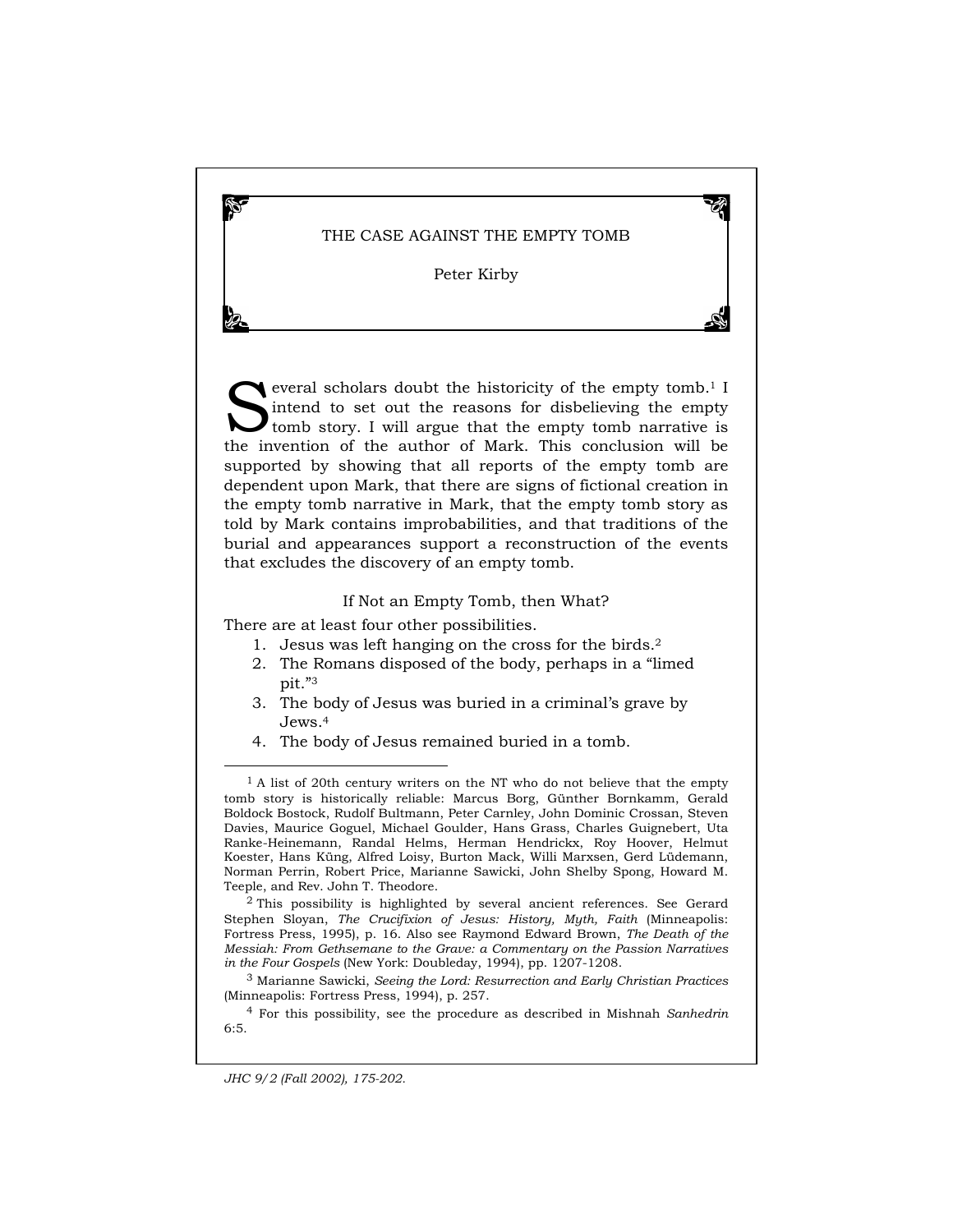On the face of it, each one of these hypotheses is plausible. Any one of them would provide an alternative scenario to the empty tomb story, and it is the purpose of this paper to argue that the empty tomb story is a fiction. Thus, while I seek to show that the story of the discovery of the empty tomb of Jesus is most likely a fiction, it isn't necessary to choose a specific alternative. However, a few pieces of evidence are suggestive; for example, the tradition of the burial of Jesus "in the sand" would tend to exclude the first and fourth alternatives.

## Dependence on Mark

Several writers have drawn attention to the fact that Paul nowhere mentions the empty tomb in his letters.5 To this it may be objected that Paul is not an encyclopedic author, and this objection is not without merit. For my purposes, it is sufficient to note that Paul offers no evidence for a pre-Markan tradition of an empty tomb. This allows me to argue that the empty tomb story appears only in documents dependent upon Mark. For reasons of space, I refer readers to the redactioncritical studies noted in order to find more detailed argumentation.

Concerning the tomb burial and empty tomb story, Fuller states, "Here Matthew follows Mark, with only minor alterations.["6](#page-1-1) Herman Hendrickx analyses the story of the visit to the tomb, the presentation of the angel, and the reaction of the women with the conclusion that "the details found in Matthew but not in Mark are not to be attributed to additional information about the events, but rather to the particular way in which Matthew edited the tradition he found in Mark."[7](#page-1-2) Hendrickx also studies v. 9-10 in detail and states, "Mt 28:9-10 is composed by Matthew to serve as transition between the account of the tomb and the appearance and commission in Galilee (Mt 28:16-20)."[8](#page-1-3) Matthew provides no new information concerning the burial by Joseph of

<span id="page-1-0"></span> <sup>5</sup> For example, Norman Perrin, *The Resurrection according to Matthew, Mark, and Luke* (Philadelphia: Fortress Press, 1977), p. 80. Also Uta Ranke-Heinemann, *Putting Away Childish Things: the Virgin birth, the Empty Tomb, and Other Fairy Tales You Don't Need to Believe to Have a Living Faith* (San Francisco: Harper, 1994), p. 131.

<span id="page-1-1"></span><sup>6</sup> Reginald H. Fuller, *The Formation of the Resurrection Narratives* (Philadelphia: Fortress Press, 1980), p. 75.

<span id="page-1-2"></span><sup>7</sup> Herman Hendrickx, *The Resurrection Narratives of the Synoptic Gospels* (London: G. Chapman, 1984), p. 31.

<span id="page-1-3"></span><sup>8</sup> Ibid., p. 36.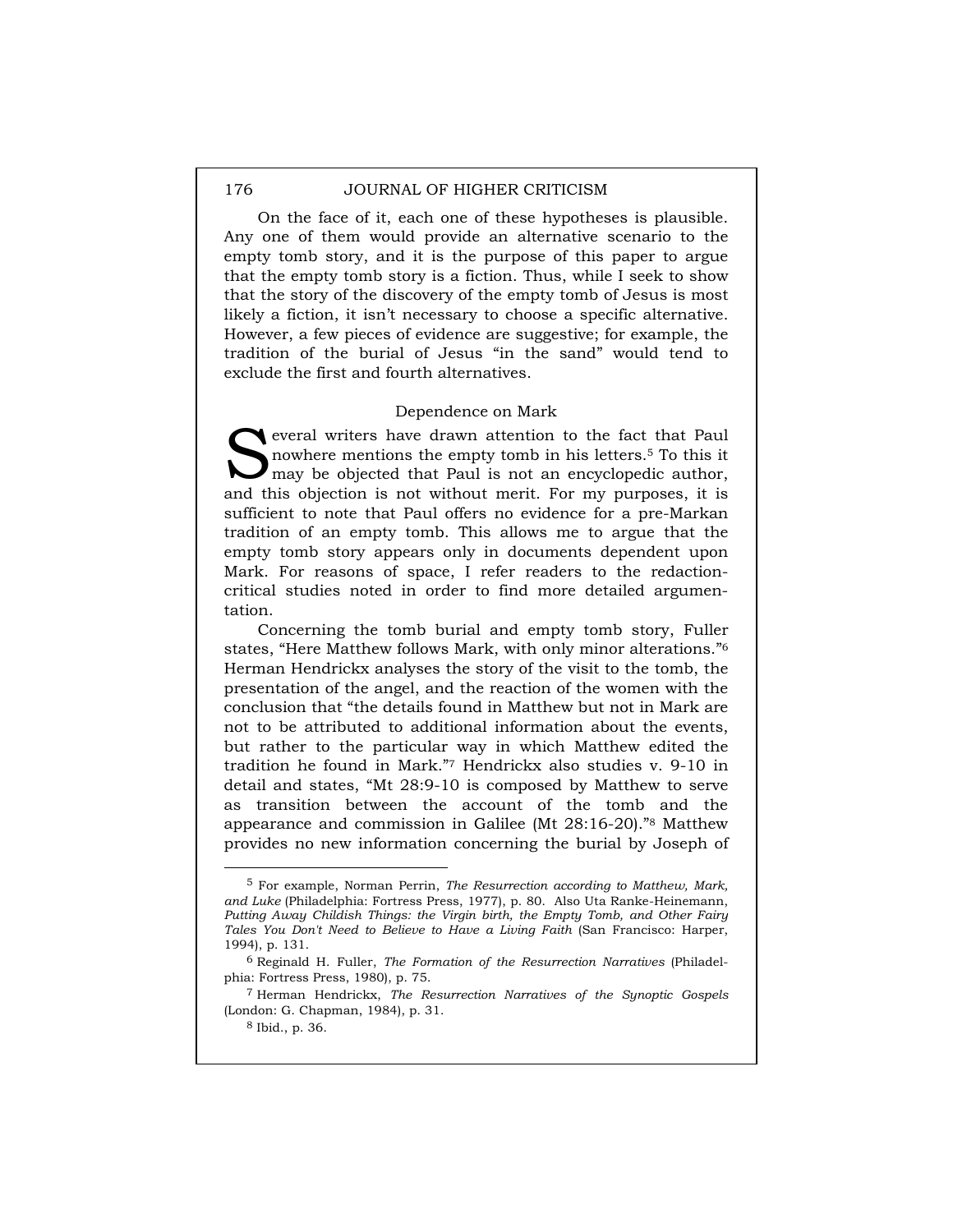Arimathea or the discovery of the empty tomb by the women, and there is nothing to suggest the opposite opinion that the author of Matthew had independent traditions at his disposal.

Perrin observes several redactional changes made to Mark by Luke: the narrative is written better, the young man in Mark becomes "two men in dazzling apparel," the message of the angel has been changed from an exhortation to send the disciples to Galilee into a passion prediction, and the women are said to have returned to speak with the disciples[.9](#page-2-0) Perrin also notes that the change of the appearances from Galilee to Jerusalem fits Luke's scheme in which the faith spreads from Jerusalem out to the ends of the earth[.10](#page-2-1) Herman Hendrickx examines the question of redaction in 24:1-12 in detail.<sup>11</sup> Hendrickx states: "Summing up, we would say that, although some scholars tend to reduce Luke's dependence on Mark to secondary reminiscences, the opinion of those who hold that Mk 16:1-8 is the basic account which by itself sufficiently explains the Lucan exposition enjoys a higher degree of probability."[12](#page-2-3)

Many believe that the Gospel of John is literarily independent from the synoptics, and I do not intend to challenge that view in this essay. Nevertheless, I would maintain that, even if John is literarily independent, the section containing the empty tomb narratives is based on oral tradition that has been influenced by the synoptic gospels[.13](#page-2-4) There is evidence for synoptic influence in the return visit of Mary Magdelene. The author of John describes

<sup>13</sup> The idea that the gospels shaped and created oral tradition is not a new one. Raymond Brown, for example, believes that the Gospel of Peter's numerous points of contact with the canonical gospels can be explained entirely from oral tradition emanating from these gospels. So one must not rule out the possibility that the synoptics have indirectly influenced some of the material found in John. As John P. Meier comments in another context in *A Marginal Jew: Rethinking the Historical Jesus* (New York: Doubleday, 1991), p. 131: "...our canonical Gospels not only come from ongoing oral tradition, but also generate ongoing oral tradition. It is also affirmed, quite rightly, that oral traditions did not die out the day after a canonical Gospel was published. But the writing of the canonical Gospels did change the situation. The canonical Gospels - long before they were definitively recognized as 'canonical' - were regularly preached on at worship, studied in catechesal schools, and cited strictly and loosely by patristic authors; and so increasingly they lodged themselves in the memory of individual Christians and whole communities. Inevitably they 'contaminated' and modified the oral tradition that existed before and alongside themselves."

<span id="page-2-0"></span> <sup>9</sup> Perrin, *Resurrection*, p. 60.

<span id="page-2-1"></span><sup>10</sup> Ibid., p. 69.

<span id="page-2-2"></span><sup>11</sup> Hendrickx, *Resurrection Narratives*, pp. 39-46.

<span id="page-2-4"></span><span id="page-2-3"></span><sup>12</sup> Ibid., p. 46.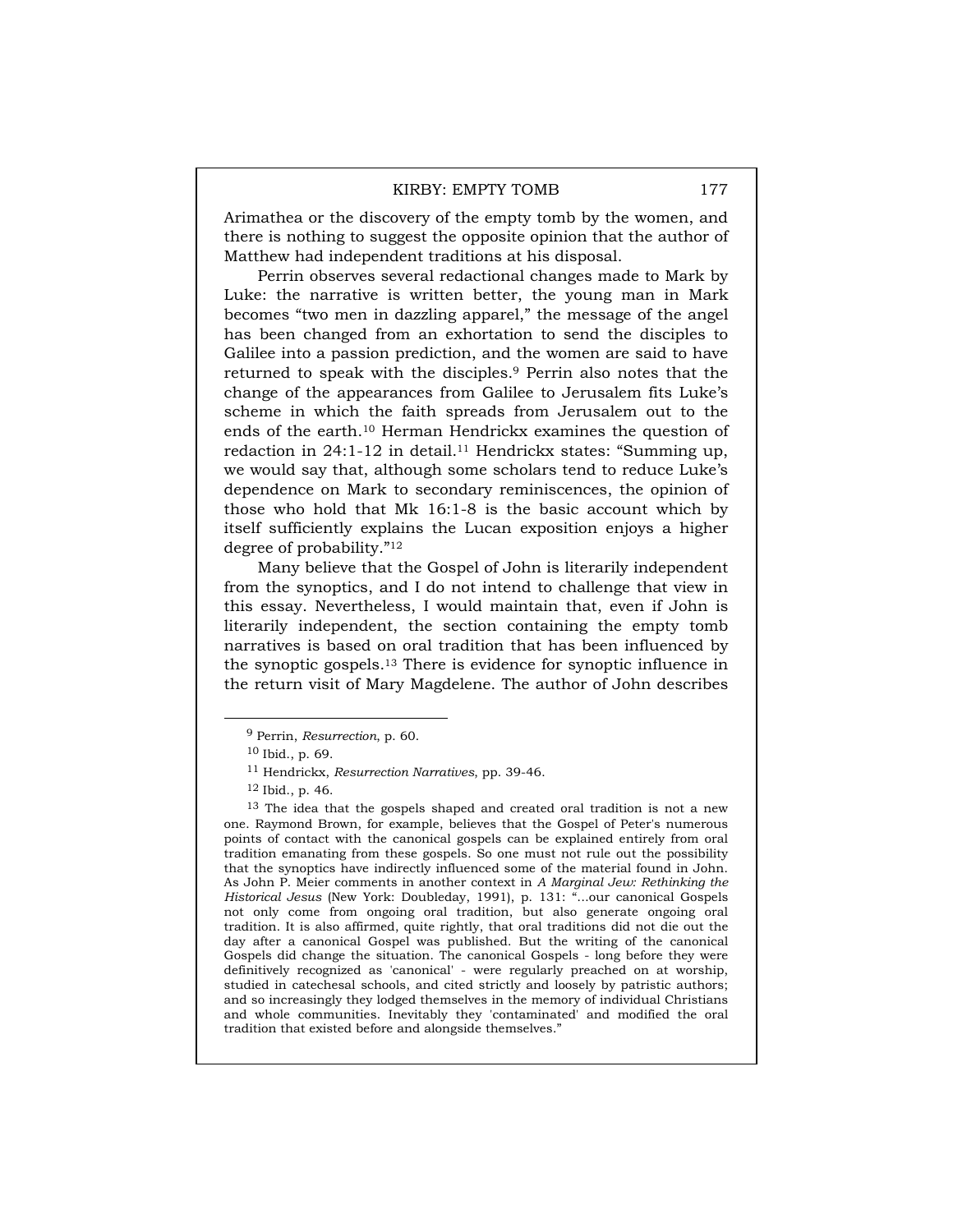only Mary Magdelene as a visitor to the tomb, and so it is fitting that the author describes an appearance of the Lord to Mary alone, but the story is evolved from the tradition of the appearance to the women in Matthew. Hendrickx argues that the appearance to the women in Matthew is redactional, and so the Johannine account has been influenced by the Matthean story. After making several observations about the story, Bode comments, "John's second visit of Mary shows many signs of being developed by the help of words and themes from synoptic tradition and Johannine motifs found elsewhere."[14](#page-3-0) Reginald Fuller comments on the redactional character of the earlier scene with Peter and the beloved disciple[.15](#page-3-1) Several have observed the numerous parallels between Luke and John against the other two gospels[.16](#page-3-2) It is reasonable to suggest that Luke has influenced the Johannine tradition. Such an explanation would account for the coincidences between Luke and John previously in their Gospels as well as in their final chapters, in which these two evangelists alone narrate appearances to the disciples in Jerusalem.

Many make much fuss over the contradictions between the resurrection narratives, but my interest in them lies solely in their function as a linch-pin in the argument that the empty tomb stories are all dependent on the Gospel of Mark. I will not list such discrepancies, not only because this has been done many times before, but more importantly because the matter under contention is not biblical inerrancy. My interest is in understanding the cause of these discrepancies. My theory is that the evangelists freely shaped their resurrection narratives with theological concerns, not on the basis of historical knowledge, and that their few agreements derive from dependence, particularly dependence on the account in the Gospel of Mark for the empty tomb story.

Bode makes the following observations:

The only Easter event narrated by all four evangelists concerns the visit of the women to the tomb of Jesus. These texts include: Mk 16:1-8, Mt 28:1-8, Lk 24:1-12, Jn 20:1-13. The

<span id="page-3-0"></span> <sup>14</sup> Edward Lynn Bode, *The First Easter Morning. The Gospel Accounts of the Women's Visit to the Tomb of Jesus* (Rome: Biblical Institute Press, 1970), pp. 82- 83.

<span id="page-3-2"></span><span id="page-3-1"></span><sup>15</sup> Fuller, *Resurrection Narratives*, p. 135.

<sup>16</sup> D. Moody Smith, *John among the Gospels: the Relationship in Twentieth-Century Research* (Minneapolis: Fortress Press, 1992), pp. 85-103.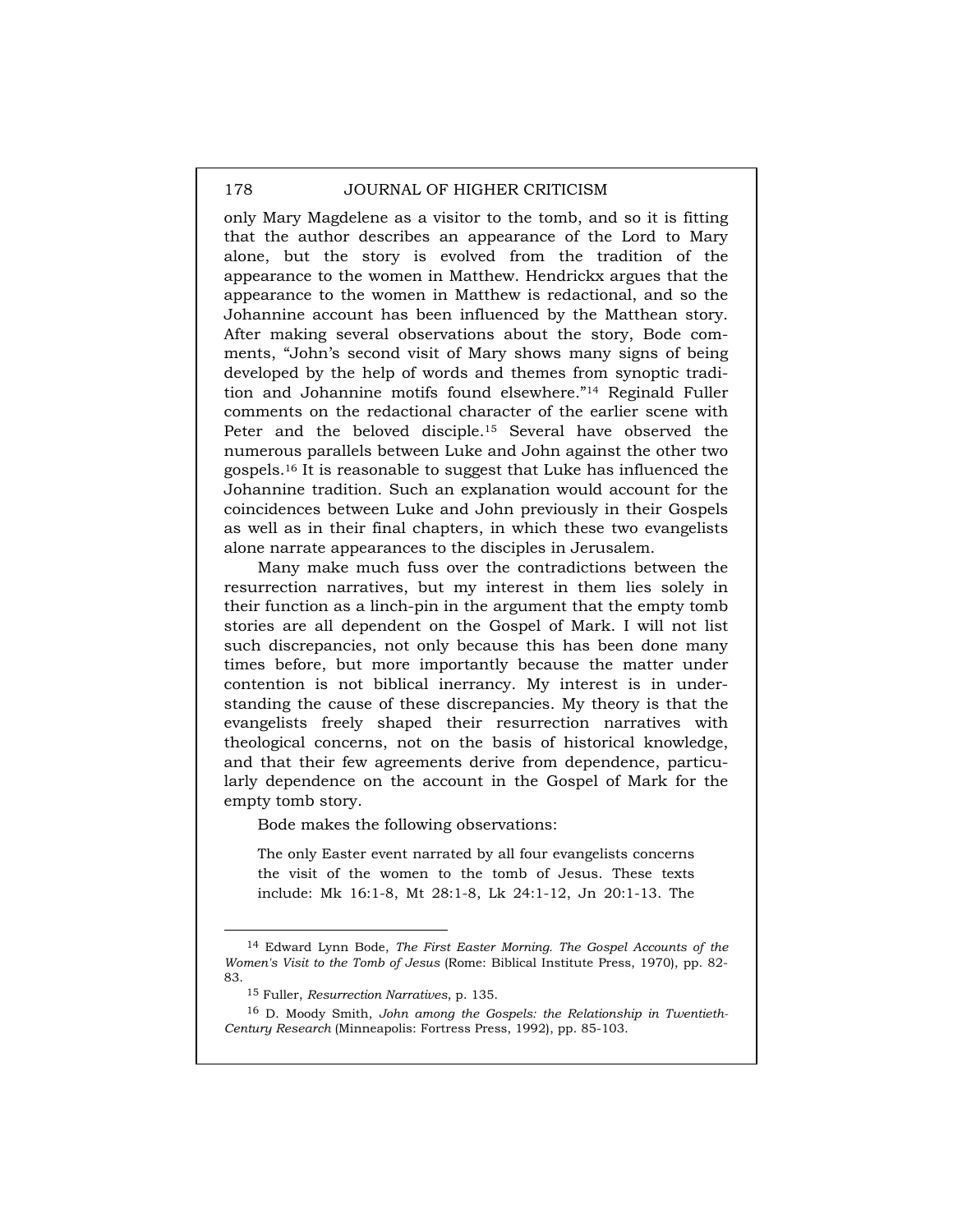accounts in themselves present a many-faceted problem, which has been characterized as arising from their palpable differences, frequent contradictions in fundamental matters, evidence of a long development process striving partly to harmonize and partly to express ealier accounts in terms of later convictions. The problem cannot be solved in a few words, but the beginning of a solution will come from a recognition of the themes and views proper to each evangelist[.17](#page-4-0)

After describing some discrepancies in four pages, John T. Theodore writes:

What are the facts? Which statements of the evangelists are correct? Sad to say, none can tell. All that can be said is that the Gospel of Mark, the oldest Gospel, from which the other evangelists drew most of their materials, was used by them with great freedom, and that their disagreements are indicative of the fact that when these narratives were recorded by them there was no definite and settled tradition concerning the incidents around the tomb of Jesus.

This does not necessarily mean that the evangelists tried to deceive their readers. To them each added detail became a conviction, however ill-founded, unverified and unverifiable, until a string of legends was accepted as historical facts[.18](#page-4-1)

Thus, the discrepancies between the gospels highlight what redaction criticism explains: the post-Markan gospel narratives of the resurrection are legends and fictions built up around the empty tomb story in the Gospel of Mark. The statement made by James Dunn that the four gospels provide "united testimony" of "at least two or three different accounts" of the empty tomb is wrong[.19](#page-4-2) Archbishop Peter Carnley writes:

The presence of discrepancies might be a sign of historicity if we had four clearly independent but slightly different versions of the story, if only for the reason that four witnesses are better than one. But, of course, it is now impossible to argue that what we have in the four gospel accounts of the empty tomb

18 John T. Theodore, *Who was Jesus? A Historical Analysis of the Misinterpretations of His Life and Teachings* (New York: Exposition Press, 1961), p. 189.

<span id="page-4-1"></span><span id="page-4-0"></span> <sup>17</sup> Bode, *Easter Morning*, p. 5.

<span id="page-4-2"></span><sup>19</sup> James D. G. Dunn, *The Evidence for Jesus: the Impact of Scholarship on our Understanding of How Christianity Began* (London: SCM, 1985), p. 66.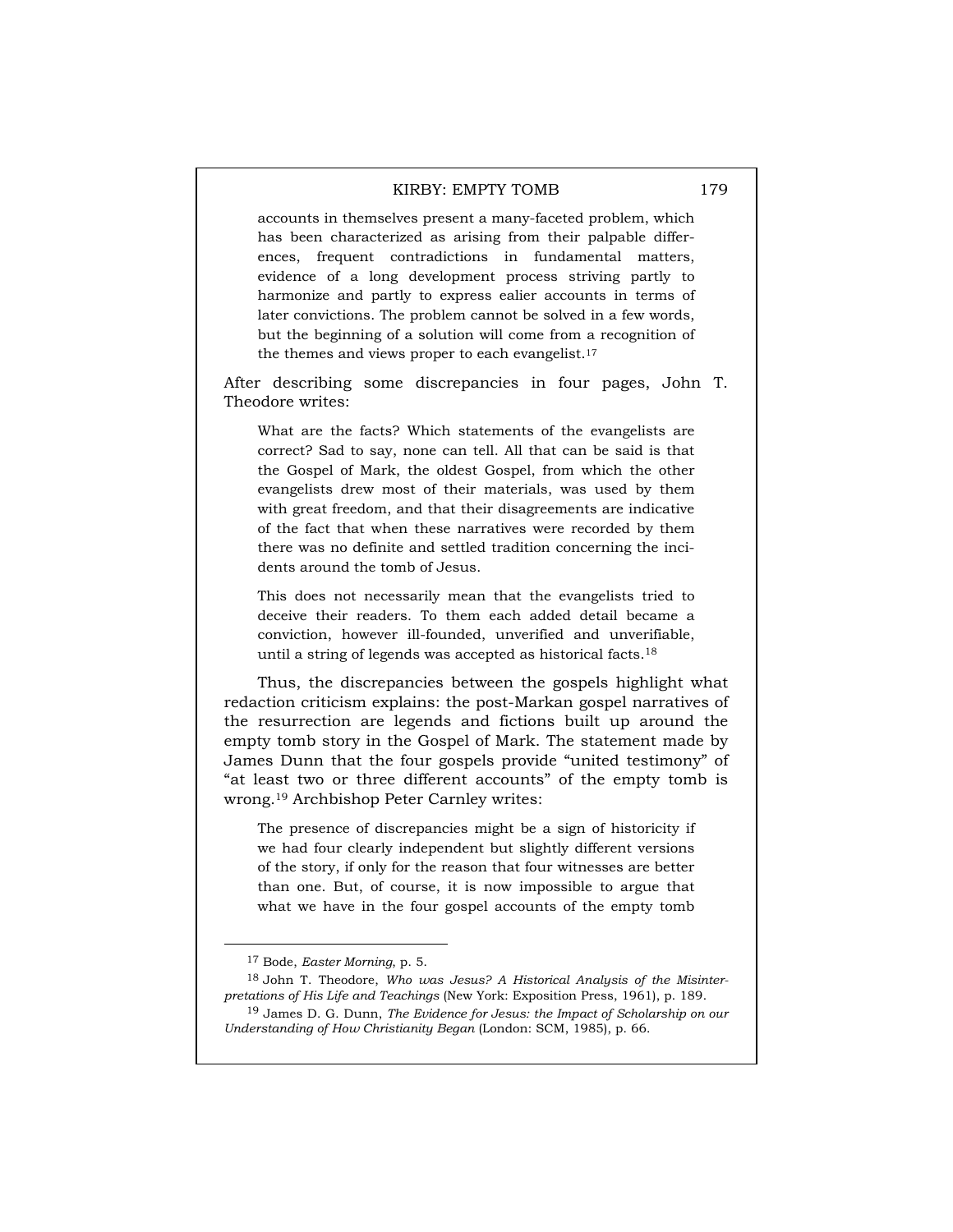are four contemporaneous but independent accounts of the one event. Modern redactional studies of the traditions account for the discrepancies as literary developments at the hand of later redactors of what was originally one report of the empty tomb... There is no suggestion that the tomb was discovered by different witnesses on four different occasions, so it is in fact impossible to argue that the discrepancies were introduced by different witnesses of the one event; rather, they can be explained as four different redactions for apologetic and kerygmatic reasons of a single story originating from one source.[20](#page-5-0)

Since all accounts of the empty tomb are dependent on Mark, the story hangs by a slender thread indeed. The evidence that follows will cut that thread by showing that the story in Mark is most likely fictional.

#### Fictional Characteristics in Mark

One well-known indication in favor of fiction is the exis-<br>tence of previous stories of the same type on which the<br>narrative could have been modeled. There is some<br>moved out for a seconding and not finding the hady stars i tence of previous stories of the same type on which the precedent for a searching-and-not-finding-the-body story in the Jewish scriptures. In 2 Kings 2:9-18, Elijah is carried off into heaven in a whirlwind in the presence of Elisha. But some believe that Elijah may still be around somewhere, so they persuade Elisha to send fifty men "who searched for three days without finding him." Obviously the story is different in the Gospel of Mark because the women do not go to the tomb with the purpose of searching for Jesus but simply to anoint him (cf. Mk 16:1). However, the act of the women evinces poor faith and misunderstanding concerning the resurrection of Jesus, and in that way the stories are similar.

There is evidence that Joseph of Arimathea is a fictional character and that the tomb burial story in the Gospel of Mark is also fictional. Roy Hoover notes, "the location of Arimathea has not (yet) been identified with any assurance; the various 'possible' locations are nothing more than pious guesses or conjectures undocumented by any textual or archaeological evidence."[21](#page-5-1)

<span id="page-5-0"></span> <sup>20</sup> Peter Carnley, *The Structure of Resurrection Belief* (New York: Oxford, 1987), p. 47.

<span id="page-5-1"></span><sup>21</sup> In Paul Copan & Ronald K. Tacelli, ed., *Jesus' Resurrection: Fact or Figment?: A Debate Between William Lane Craig & Gerd Lüdemann* (Downers Grove: InterVarsity Press, 2000), p. 133.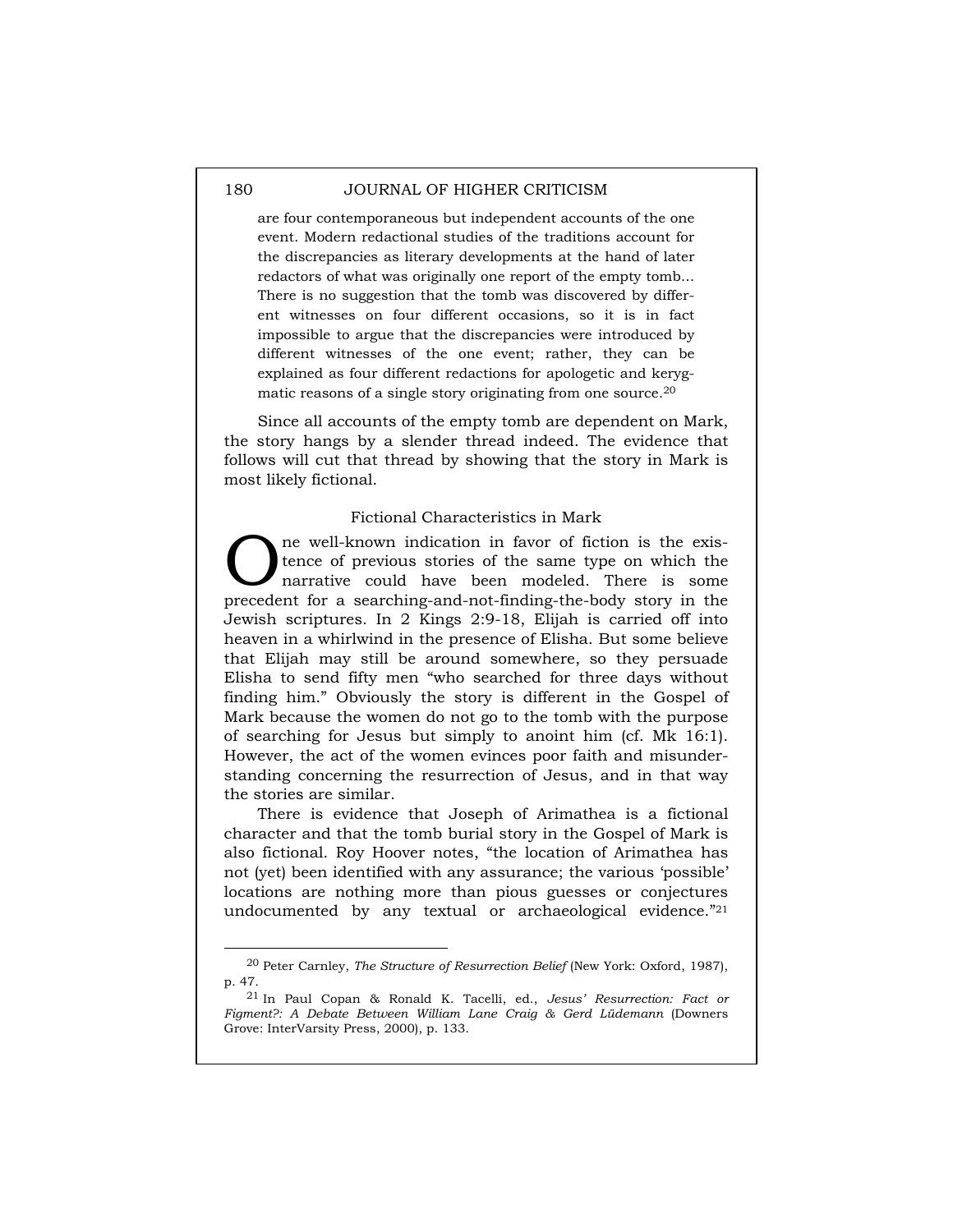Richard Carrier speculates, "Is the word a pun on 'best disciple,' *ari*[*stos*] *mathe*[*tes*]? *Matheia* means 'disciple town' in Greek; *Ari*is a common prefix for superiority.["22](#page-6-0) Since commentators have seen the burial by the outsider Joseph of Arimathea as a contrast to the failure of the disciples and intimates of Jesus, the coincidence that Arimathea can be read as "best disciple town" is staggering.

Norman Perrin explains the function of the empty tomb story in the Gospel of Mark by connecting it with Mark's theme of discipleship. All those who knew Jesus fail, including the three named male disciples, Peter and James and John, as well as the three named female followers. The named women who expect to find and anoint the corpse of Jesus in the tomb also serve as a foil for the unnamed faithful woman who anointed Jesus before his death and receives the only praise in the entire Gospel of Mark (14:3-9). The story of the discovery of the empty tomb by the women integrates well with Mark's redactional themes and thus most likely stems from Mark himself. Perrin writes, "In the Gospel of Mark the discipleship failure is total. The disciples forsake Jesus as a group and flee from the arrest; Peter denies him with oaths while he is on trial; the women, who take on the role of the disciples in this final three-part narrative, fail to deliver the message entrusted to them."[23](#page-6-1)

Lüdemann suggests that the presence of the young man at the tomb points to the recent invention of the empty tomb story in Mark:

Given the identity of the expression "young man" and taking into account that this mysterious person appears in Mark's Gospel at decisive places and times, I venture the hypothesis that the young man in the tomb also represents the author of the Gospel. If that is correct, Mark speaks here as a preacher of the cross and resurrection of Jesus. By introducing himself into the tomb, he has further endorsed his own authority as an eyewitness. In pointing out that the women did not hand on the message of the resurrection to the disciples (v. 8), Mark implicitly identifies himself as the first one to tell the story of the empty tomb—*forty years* after the death of Jesus.[24](#page-6-2)

<span id="page-6-0"></span> <sup>22</sup> Richard C. Carrier, private correspondence.

<span id="page-6-1"></span><sup>23</sup> Perrin, *Resurrection*, p. 28.

<span id="page-6-2"></span><sup>24</sup> In Paul Copan & Ronald K. Tacelli, ed., *Jesus' Resurrection*, p. 154.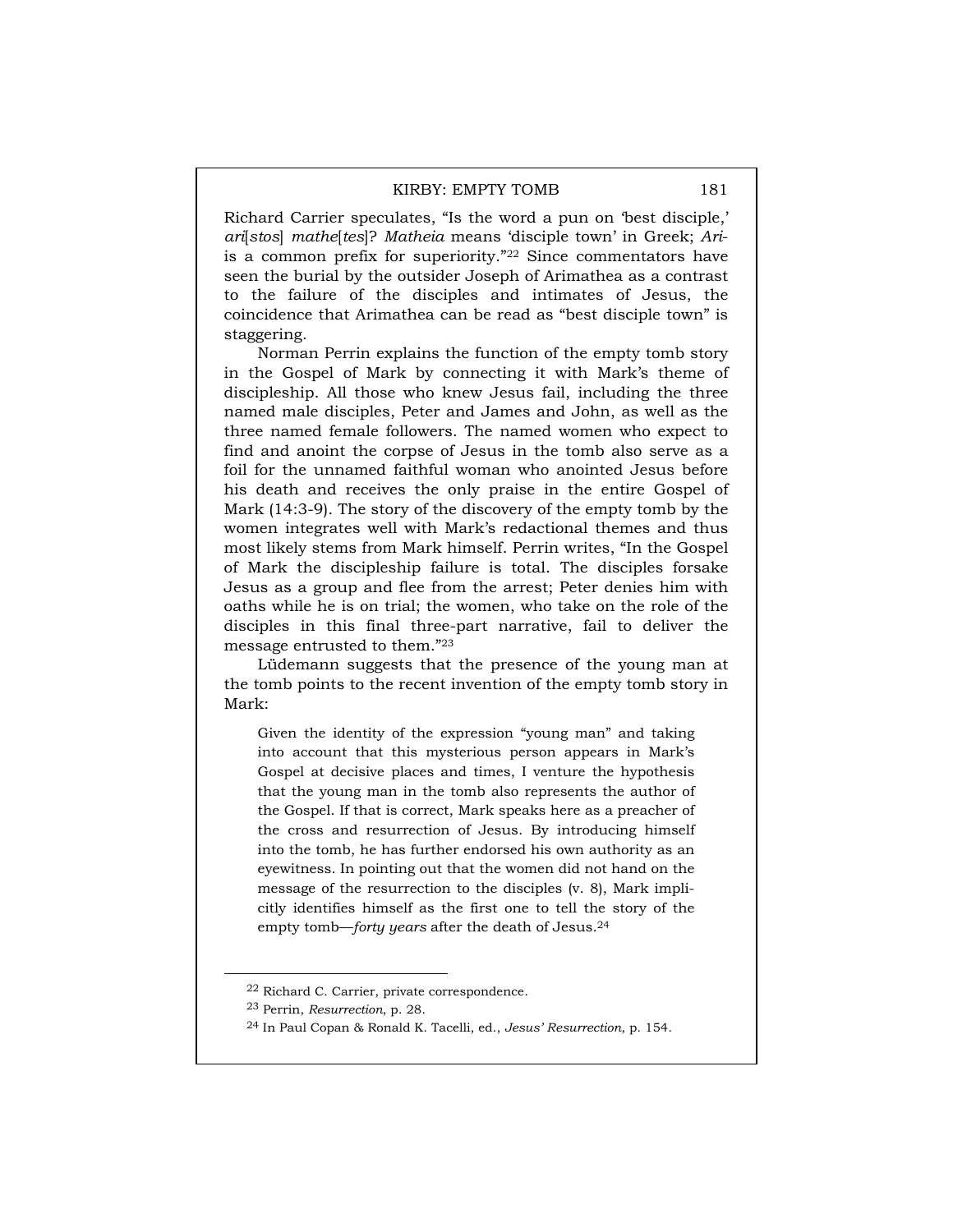The ending of Mark is indeed an endless source of fascination for scholars (Mk 16:8): "Then they went out and fled from the tomb, seized with trembling and bewilderment. They said nothing to anyone, for they were afraid."

Some suggest that the silence of the women is intended by Mark to denote a "temporary" silence, by which it is meant that Mark believed the women did tell others about the empty tomb later on Easter Sunday (as told in the other gospels). I consider this interpretation to be improbable for two reasons.

The first reason is that it does injustice to the fact that the author of Mark *ends the Gospel* on this note. The gravity placed upon the fact that the author chose to end the gospel by saying this is hardly appreciated by the explanation that the silence was temporary. Indeed, this is hardly an explanation in the proper sense, as opposed to a mere possibility, because it does not help in any way to *explain* why the author of Mark ended by saying this. Even if the author of Mark may have thought the silence to be just temporary, why end the gospel this way? The suggestion that "the silence is temporary" has no explanatory power, if not negative explanatory power!

The second reason is that it is inconceivable for the author of Mark to have believed the silence to be "temporary" and not to continue the narrative. This is subtly distinct from the previous point, for while the previous reason focuses on the gravity of the ending, this reason focuses on the absence of a continuation. The reasoning for this argument is that we have the empirical evidence that at least three writers who knew the Gospel of Mark and who believed the silence was temporary could not bring themselves to fail to continue the narrative. The author of Matthew glosses over Mark's ending by writing, "Then they went away quickly from the tomb, fearful yet overjoyed, and ran to announce this to his disciples." While the author of Matthew modifies Mark to say that they were "fearful yet overjoyed" and thus went away quickly to tell the disciples, the author of Luke chooses to ignores Mark 16:8 almost completely. An anonymous scribe, who did not even have the intention of writing a new Gospel but was supposed to be copying Mark, could not resist writing an ending of Mark based on his knowledge of the later Gospel accounts (the longer ending in 16:9-20). The shorter ending may be one more example of the same phenomenon. It seems that someone who believes that the women went on to tell others the same day could not have failed to include some type of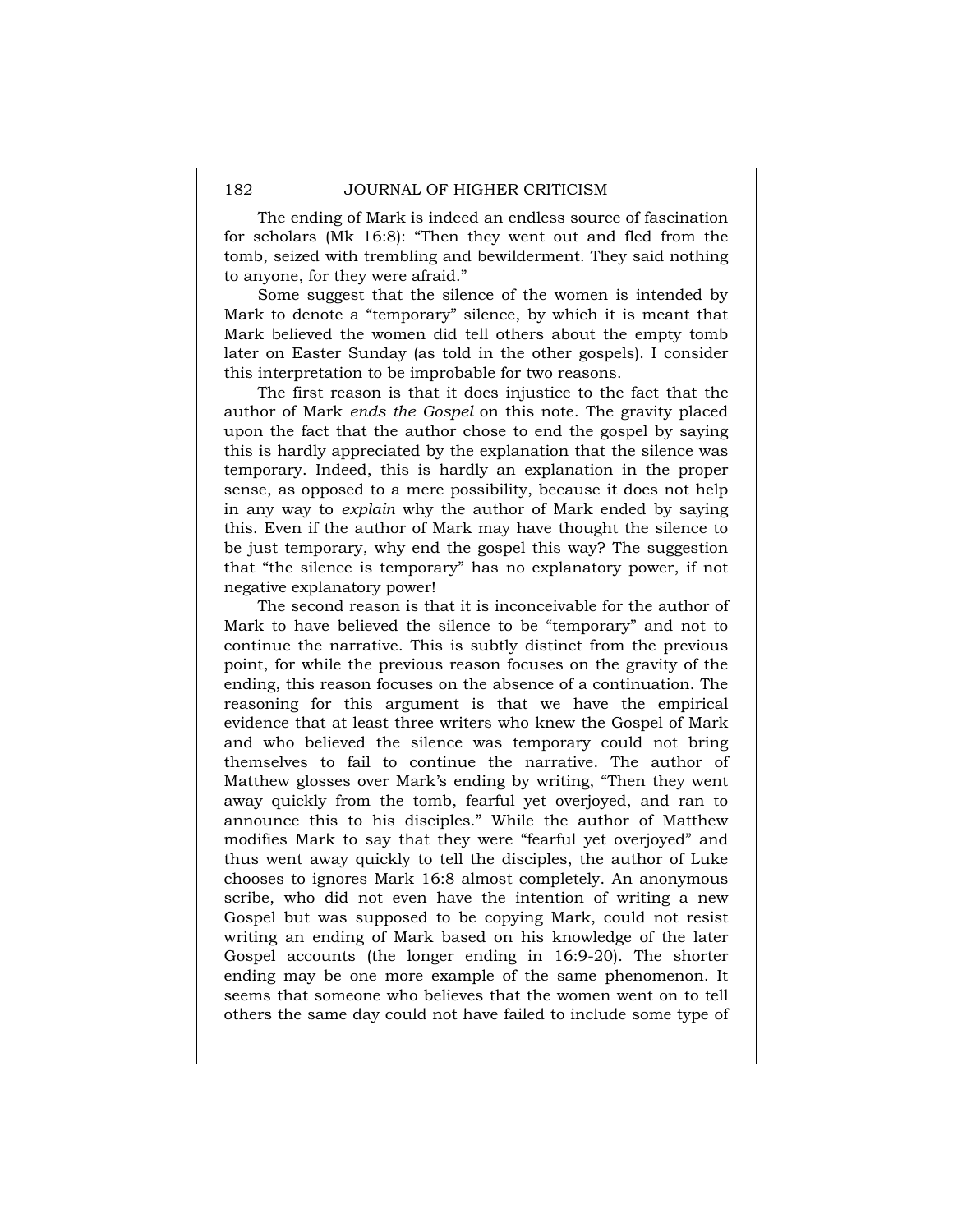narrative after this point and could not have ended the story in this way.

I believe that the author of Mark must have understood the silence in a more permanent sense than would be allowed by the author of Matthew or Luke. That is, the author of Mark could not have meant that the women told other people the same day. Moreover, I do not think that the author could have meant that the women told the disciples any time before the disciples saw Jesus in Galilee. This is because, if the author believed that, then there is no reason for the author not to place such a telling conveniently on the same day, or at least in the narrative, as all other writers did. Whenever the telling would be in the mind of Mark, it is not plausible for the author to fail to narrate the telling, as the author of Matthew did and as the author of Luke did. Again we have the problem that the author would not have ended his gospel this way unless he took the silence of the women to be more serious than a slight hesitation or delay, perhaps quickly overcome by an appearance of Christ (so Matthew) before rushing onwards to tell the disciples. One function of the silence, seeing as it comes immediately after v. 7 where the women are commanded to tell the disciples to go to Galilee, is to imply that the women did not tell the disciples to go to Galilee. The appearance of Christ to the disciples in Galilee represents the reconstitutive event (cf. Mk 14:28), not an exhortation from the silent women. Galilee is the place from which the mission will go forth. Thus, I do think that it is implied that the men made their way back to Galilee without any impetus from the women.

Several have suggested that the function of 16:8 is to present an explanation for why the story hadn't been heard previously. But I agree with Fuller here:

The silence of the women can hardly be explained as the Evangelist's device to account for the recent origin of the story; that is altogether too modern and rationalistic an explanation, and assumes that the early church was concerned, like the modern historical critics, with conflicting historical evidence. The early church expanded its traditions anew in new situations: it did not investigate them historically to discover their origins and *Sitz im Leben*[.25](#page-8-0)

<span id="page-8-0"></span> <sup>25</sup> Fuller, *Resurrection Narratives*, pp. 52-53.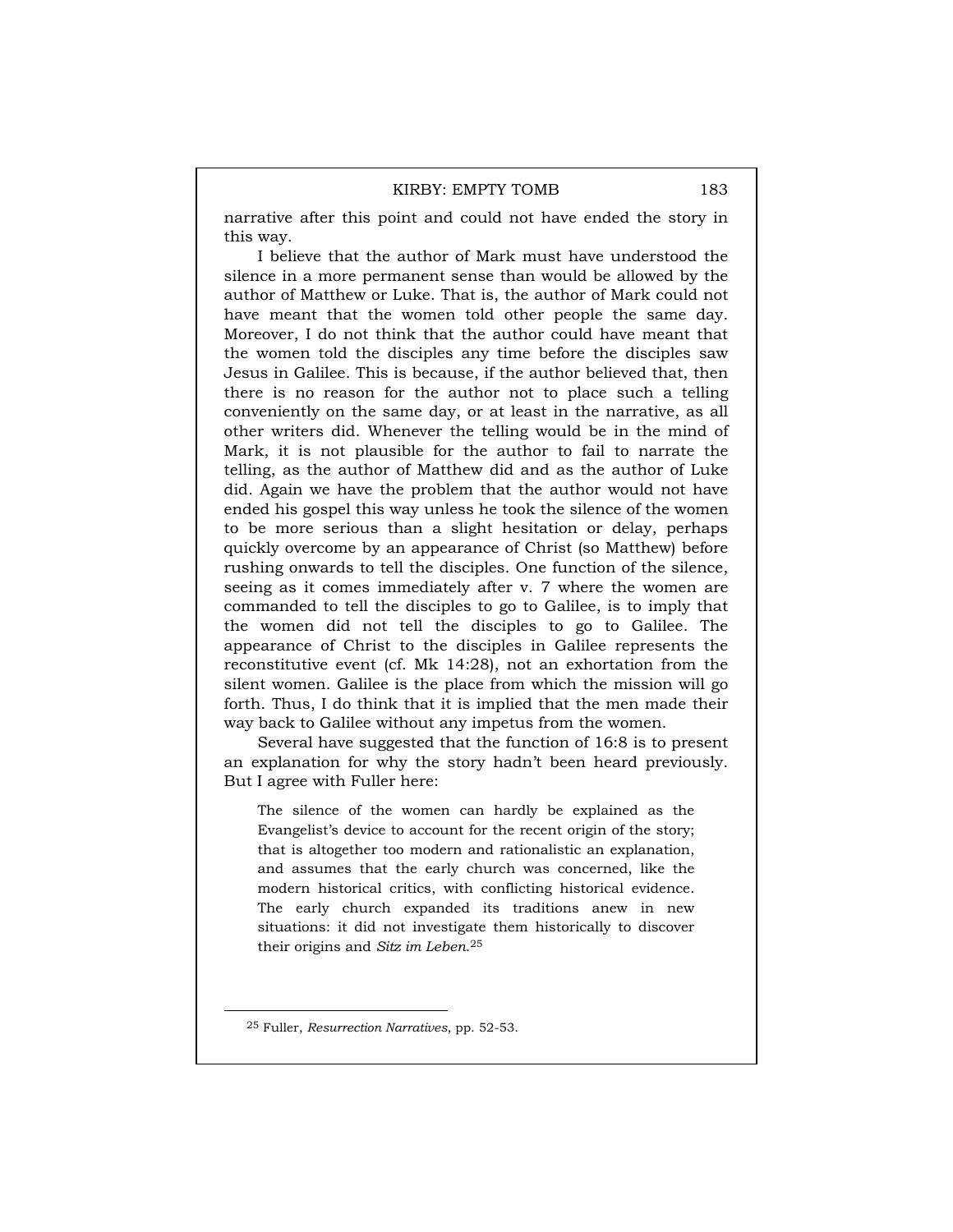While I would not say that the author has included the detail about the silence of the women as a rationalization for why the story hadn't been heard before, can this be taken as an indication of some sort? If the women historically had run off to tell the men in Jerusalem, with Peter and the beloved disciple checking up, and with the discovery of the empty tomb becoming part of early Christian catechesis, then is it likely that the author of Mark would have ended the way that he did? The ability of Mark to end this way, for whatever reason he had, suggests that the story did not exist before the writing of Mark in the way that it had existed before the writing of Matthew and of Luke. For if it had, and if this were known long before Mark, it is not likely that the ending of the story would have been that the women told nothing to anyone. This is certainly *not* to say that the *intention* of the author was to explain why the story had not been heard before. The intention of the author could be a number of different possibilities. But if the story had been known far and wide, from the beginning of Christianity, I would suggest that the author of Mark would not have received it in this form. For that reason, the story is probably of recent origin in the Gospel of Mark.

# Improbabilities in Mark

will start with those objections to the plausibility of the story<br>that have little merit and proceed to those that are more<br>serious. I am not declaring any one of these objections to be<br>insuperable, but I do think that som will start with those objections to the plausibility of the story that have little merit and proceed to those that are more serious. I am not declaring any one of these objections to be against the story.

It is sometimes said that the anointing of the body could have been performed by the women on the sabbath, and thus that they would not have needed to wait until Sunday. Craig writes in his essay: "It is true that anointing could be done on the Sabbath, but this was only for a person lying on the death bed in his home, not for a body already wrapped and entombed in a sealed grave outside the city. Blinzler points out that, odd as it may seem, it would have been against the Jewish law even to carry the *aromata* to the grave site, for this was 'work' (Jer 17. 21-22; Shabbath 8. 1)!" To which it may be added that the women may not have known the intracacies of rabbinic laws concerning the sabbath.

It is sometimes said that decomposition would have already begun in the Eastern climate. Craig writes in his essay: "Actually, Jerusalem, being 700 metres above sea level, can be quite cool in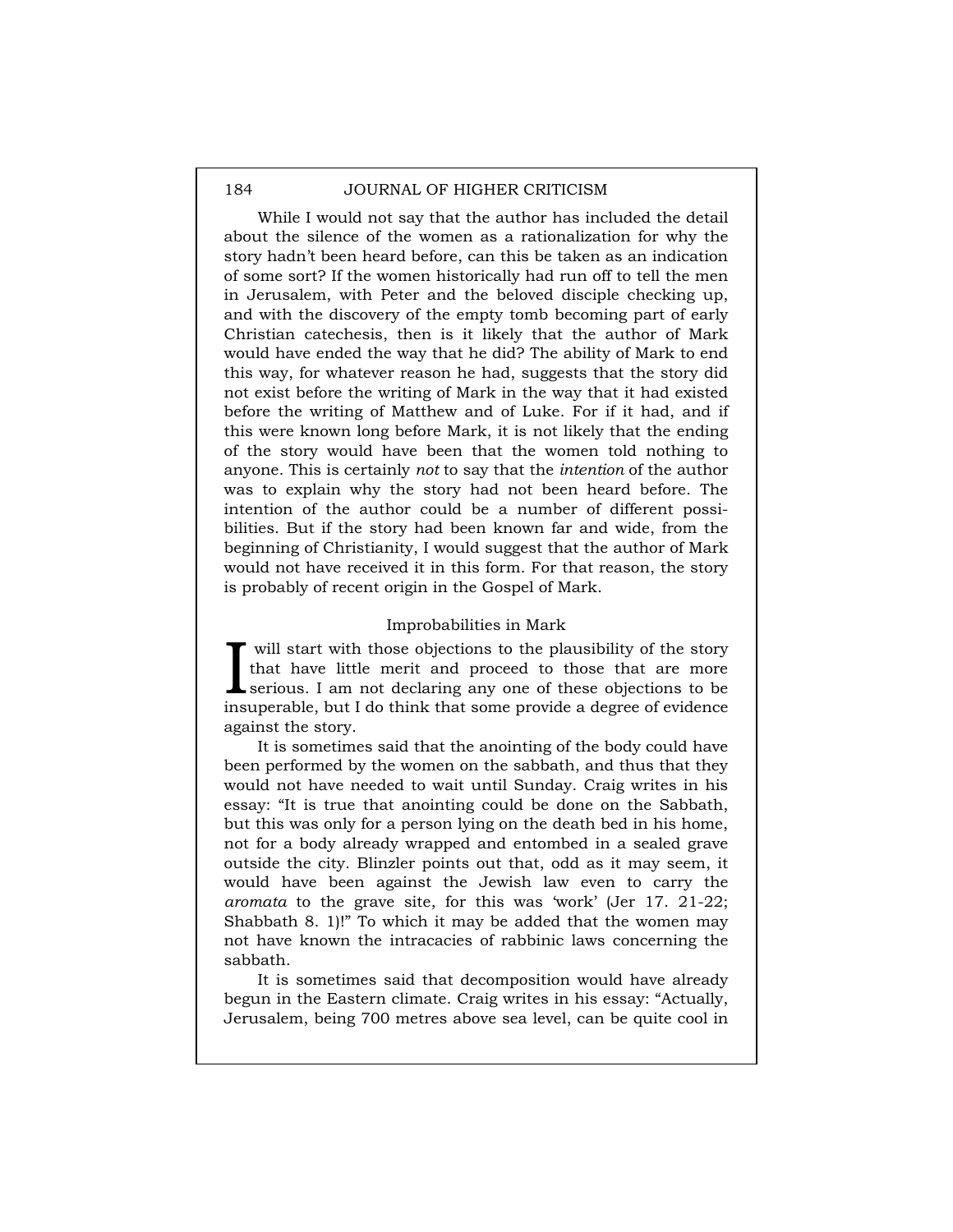April; interesting is the entirely incidental detail mentioned by John that at night in Jerusalem at that time it was cold, so much so that the servants and officers of the Jews had made a fire and were standing around it warming themselves (Jn 18. 18). Add to this the facts that the body, interred Friday evening, had been in the tomb only a night, a day, and a night when the women came to anoint it early Sunday morning, that a rock-hewn tomb in a cliff side would stay naturally cool, and that the body may have already been packed around with aromatic spices, and one can see that the intention to anoint the body cannot in any way be ruled out." Although the details mentioned in the gospels may not be correct, I don't believe that the weather on a particular weekend nearly 2000 years ago can be divined.

It is sometimes said that women would not have been permitted to anoint the body of Jesus in Jewish society or that only men prepare the bodies of men. While it may be true that it was more common that men would prepare the bodies of other men for burial, there is no evidence that women would be prohibited from doing so, and indeed there exists a statement in a minor tractate of the Talmud to the contrary[.26](#page-10-0)

It is sometimes said that the shroud could not be purchased on a holiday. Currently, I have no idea whether or not any business was done in Jerusalem on a holiday, so I can't evaluate this argument. It is also sometimes said that the burial could not be completed before sundown. This consideration tends to imply that Joseph of Arimathea must have gone to a bit of trouble or included his servants in the project, but this does not directly imply that the story is false.

Somewhat more troublesome is the statement that the women observed the tomb being covered by a stone yet that they seem to realize that nobody would be there to move the stone only while on the way there. Craig observes, "This same devotion could have induced them to go together to open the tomb, despite the stone. (That Mark only mentions the stone here does not mean they had not thought of it before; it serves a literary purpose here to prepare for v. 4). The opening of tombs to allow late visitors to view the body or to check against apparent death was Jewish practice, so the women's intention was not extraordinary." Craig does not succeed in emptying this objection of all force. Certainly,

<span id="page-10-0"></span> <sup>26</sup> Dov Zlotnick, *The tractate "Mourning" (Semahot) (Regulations relating to death, burial, and mourning). Translated from the Hebrew, with introd. and notes* (New Haven: Yale University Press, 1966), p. 82 (XII, 10).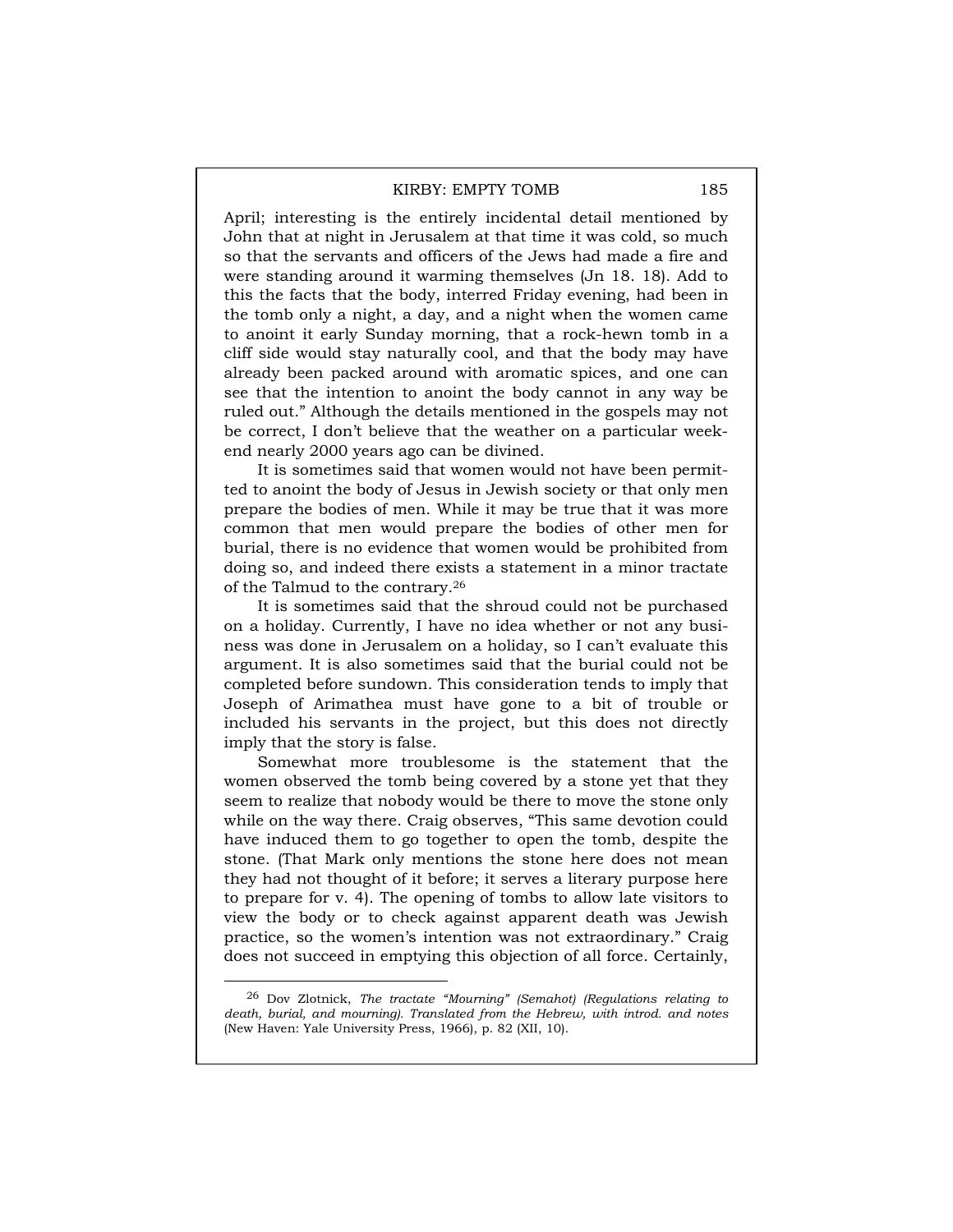nobody would state that tombs were never opened for visitors. Yet in allowing the likelihood that the women would have thought about the opening of the tomb before, Craig does not address the problem, if they had thought of this, why did they go to the tomb alone? It would seem more likely that they would have inquired at the house of Joseph for permission or assistance, or at least that they would have brought someone who would be able to help, rather than acting like the fools that Mark depicts them as. This tends to lower the likelihood of the story.

Richard Carrier describes what is most likely an anachronism in the story: "the tomb blocking stone is treated as round in the Gospels, but that would not have been the case in the time of Jesus, yet it was often the case after 70 C.E., just when the gospels were being written.["27](#page-11-0) It is most likely that the author of Mark retrojected his experience with tombs in his own day back into the time of Jesus.

Concerning the statement that the women "brought spices" on Sunday morning after observing the burial by Joseph of Arimathea, Hendrickx states that, "the embalming of a body was apparently not in accordance with contemporary custom, since there is not a single example available.["28](#page-11-1) If what the women were understood to be doing was not embalming, what was it? There was no such thing as a second anointing. The body was washed and anointed before the body was placed in the tomb or grave. Not only is this Jewish custom for burial, but it is also common sense that a body would be cleansed of sweat or blood before being wrapped in the cloth (usually white). Again, there is no example available for people going to a corpse after it was buried, removing the shroud, and anointing the corpse for a second time since the body would have been already washed or anointed before. This would make absolutely no sense; it would not occur to anyone, especially not in a Jewish culture, to anoint the body after it had been buried properly. Craig states in his essay, "what the women were probably doing is precisely that described in the Mishnah, namely the use of aromatic oils and perfumes that could be rubbed on or simply poured over the body." However,

<span id="page-11-0"></span> <sup>27</sup> Richard C. Carrier, "Craig's Empty Tomb and Habermas on the Post-Resurrection Appearances of Jesus" (<URL: http://www.infidels.org/library/ modern/richard\_carrier/indef/4e.html>, 1999). See also the article by Amos Kloner, "Did a Rolling Stone Close Jesus' Tomb?" (<URL:http://www.bibarch.org/barso99/barso99roll1.html>, 1999).

<span id="page-11-1"></span><sup>28</sup> Hendrickx, *Resurrection Narratives*, p. 44.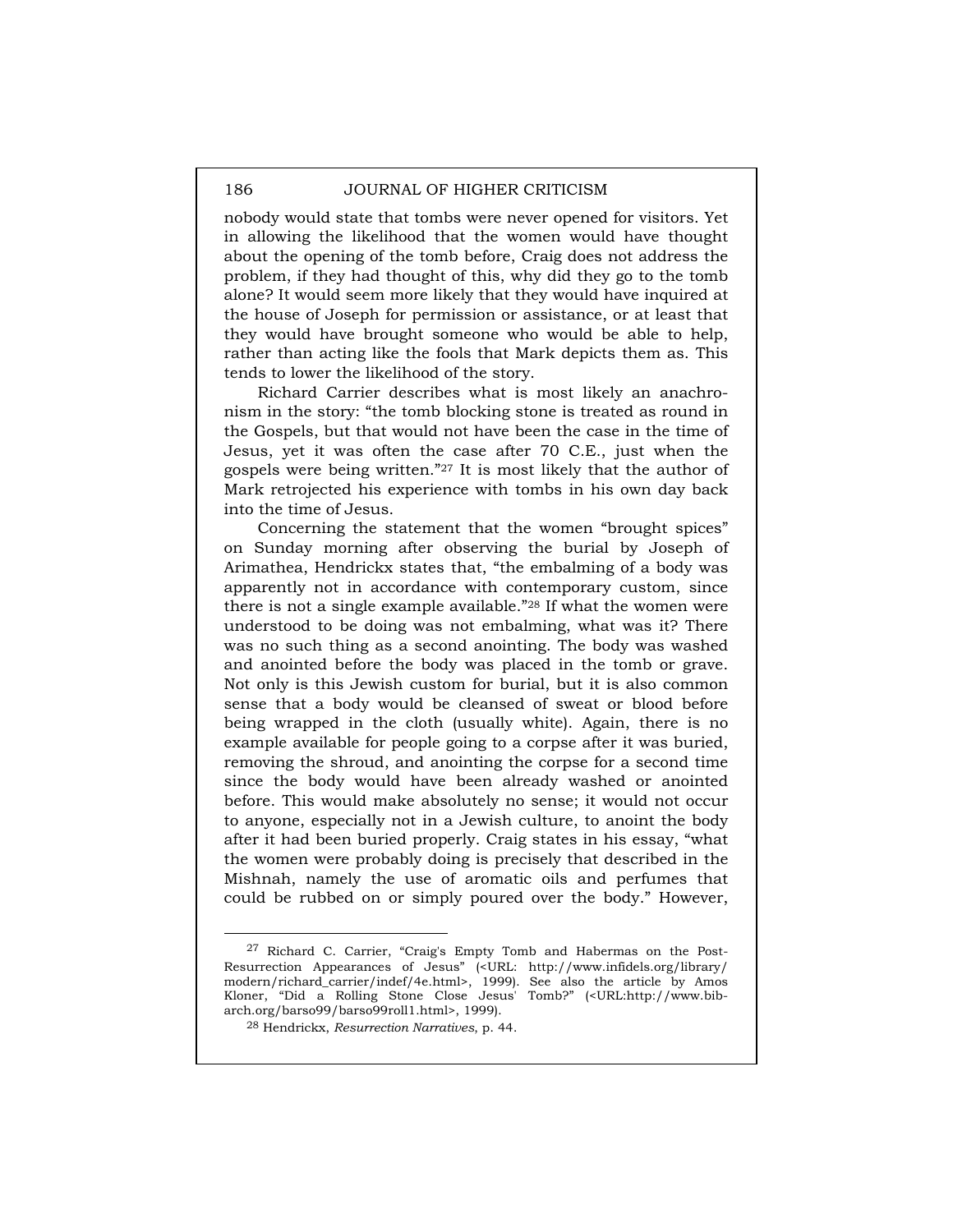this obscures the fact that this was done *prior to burial*. Hans van Campenhausen writes, "The desire to anoint, 'on the third day', a dead body already buried and wrapped in linen cloths, is, however it be explained, not in accordance with any custom known to us...["29](#page-12-0) It comes as little surprise then that Matthew and John, who are usually thought to have more knowledge of things Jewish, do not state that the women came to anoint the body on Sunday morning.

The tomb burial of Jesus by Joseph of Arimathea is unlikely. It is difficult to account for the motivation of Joseph of Arimathea: there are difficulties with the theory that Joseph was merely a pious Jew as well as with the theory that Joseph was a secret disciple of Jesus. These difficulties disappear if there were no tomb burial by Joseph.

Raymond Brown suggests that Joseph was merely a "pious Sanhedrinist" who desired to see that God's law be carried out with respect to burial before the sun sets.<sup>30</sup> This thesis is not without its difficulties. For example, in Mark, Joseph requests the body of Jesus specifically and disregards the other two crucified. The pious Jew presumably would have wanted to take care of all three; alternatively, if it is supposed that the thieves would have been buried by the Romans anyway, then there is no reason for the pious Jew to get involved at all. Brown suggests, "We have to assume that the story in the Synoptics has been narrowed down in its focus to Jesus, ignoring the two others who were no longer theologically or dramatically important.["31](#page-12-2) This is not entirely unreasonable, although it would be another mark against the reliability of Mark, who does seem to assume that no other bodies were placed in the tomb with Jesus. But is it very likely that a pious Sanhedrinist would be rushing about on the day before the sabbath during the Passover to have the bodies of the crucified properly buried? Pilate was perfectly capable of performing the burial with his own means, and thus there would be no offense to the law of God. Indeed, the Romans were in an easier position to perform the burial, since they would not have acquired ritual impurity thereby. Moreover, the historical Joseph would probably have had better things to do at this time than greatly inconvience himself for those who could only be commonly perceived as

 <sup>29</sup> Hans von Campenhausen, *Tradition and Life in the Church; Essays and Lectures in Church History* (Philadelphia: Fortress Press, 1968), p. 58.

<span id="page-12-1"></span><span id="page-12-0"></span><sup>30</sup> Brown, *Death of the Messiah,* p. 1218.

<span id="page-12-2"></span><sup>31</sup> Ibid., p. 1216.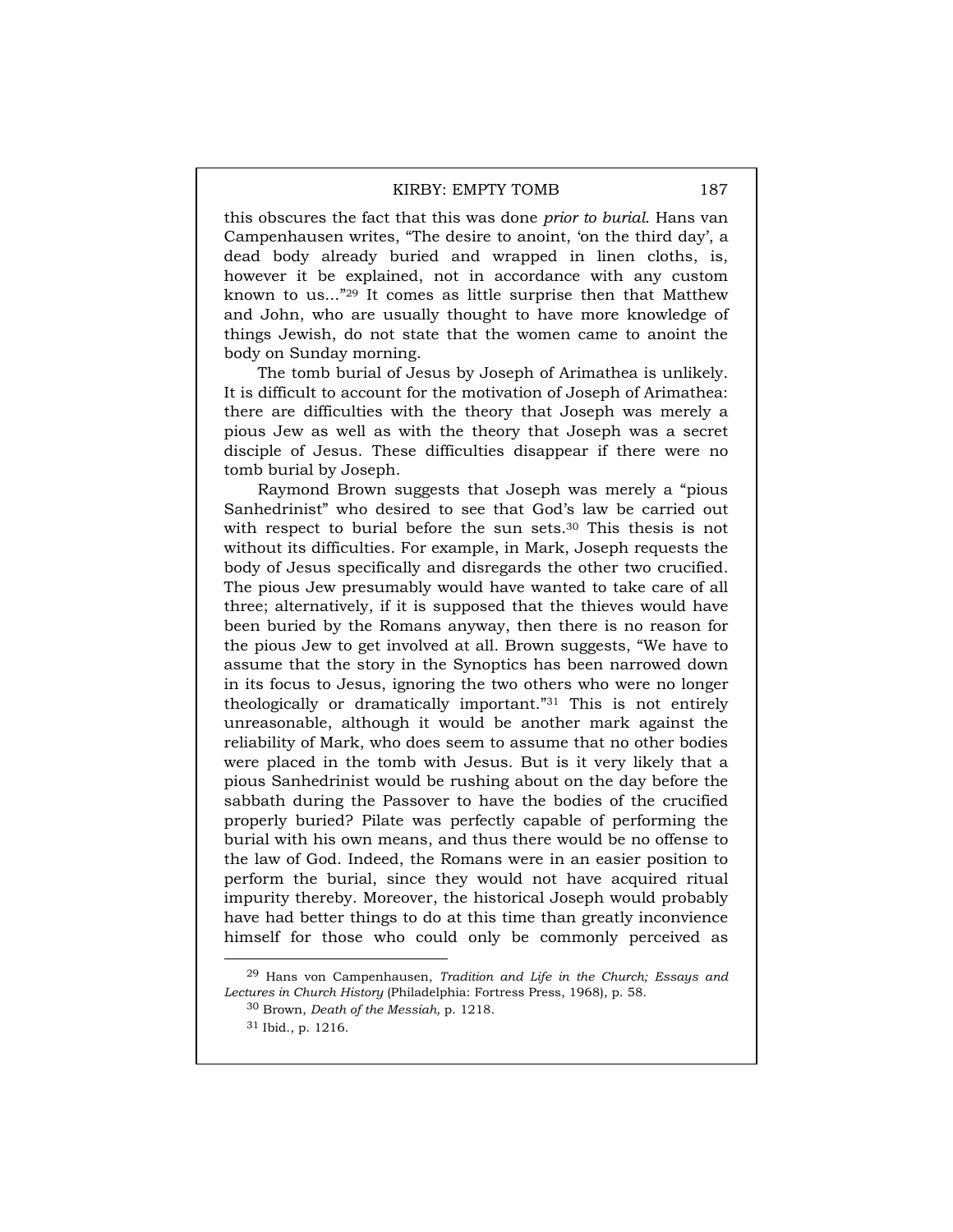crucified scum, the Galilean just as much as the highwaymen[.32](#page-13-0) Not only would it require the ritual impurity of himself or the summoning of his servants to the cross, as well as the expense of the linen and anointing oil, but most of all it would require the use of his own nearby rock-hewn tomb (which just happens to have nobody buried there yet). Tombs at that time were undoubtedly expensive to build or to quarry, and for this reason tombs were jealously preserved within families over several generations. The only motivation for a pious Jew to undertake a tomb burial for the man would be a strong belief that the crucified deserved an honorable burial. However, this would require that Joseph considered the charge to be unjust in the sight of God. Not only is it difficult to understand why a simple pious Sanhedrinist would be moved to conclude that such a one had been crucified unjustly, but it is hardly plausible that Pilate would have allowed Jesus to be given an honorable burial, as this would be tantamount to an admission that Jesus was crucified without just cause.

It is not without reason, therefore, that Craig suggests that Joseph was indeed a secret admirer of Jesus: "his daring to ask Pilate for a request lacking legal foundation, his proper burial of Jesus's body alone, and his laying the body in his own, expensive tomb are acts that go beyond the duties of a merely pious Jew.["33](#page-13-1) Against such a view, Brown writes,

No canonical Gospel shows cooperation between Joseph and the women followers of Jesus who are portrayed as present at the burial, observing where Jesus was put (Mark 15:47 and par.). Lack of cooperation in burial between the two groups of Jesus' disciples is not readily intelligible, especially when haste was needed. Why did the women not help Joseph if he was a fellow disciple, instead of planning to come back after the

<span id="page-13-1"></span>33 Craig, William Lane Craig, "The Historicity of the Empty Tomb of Jesus." (<URL: http://www.origins.org/offices/billcraig/docs/tomb2.html>, 1985), p. 176.

<span id="page-13-0"></span> <sup>32</sup> It is not exactly clear what the charge was against the *lestai*; they are described as thieves, highwaymen, or sometimes revolutionaries. In any case, the man crucified betwixt the two was not likely to receive better treatment and perhaps even less likely. Among other reasons, there was snobbery of people in Jerusalem against Galileans. There were some who thought that no good could come from Galilee, cf. Jn 1:46, Jn 8:52. But, most importantly, it would be assumed that someone who was crucified most likely deserved it unless there was some compelling reason to think otherwise. I find it hard to see how someone on the Sanhedrin would have been compelled to think otherwise of one who, if the gospel record is to be trusted here, opposed the Temple and was declared "King of the Jews."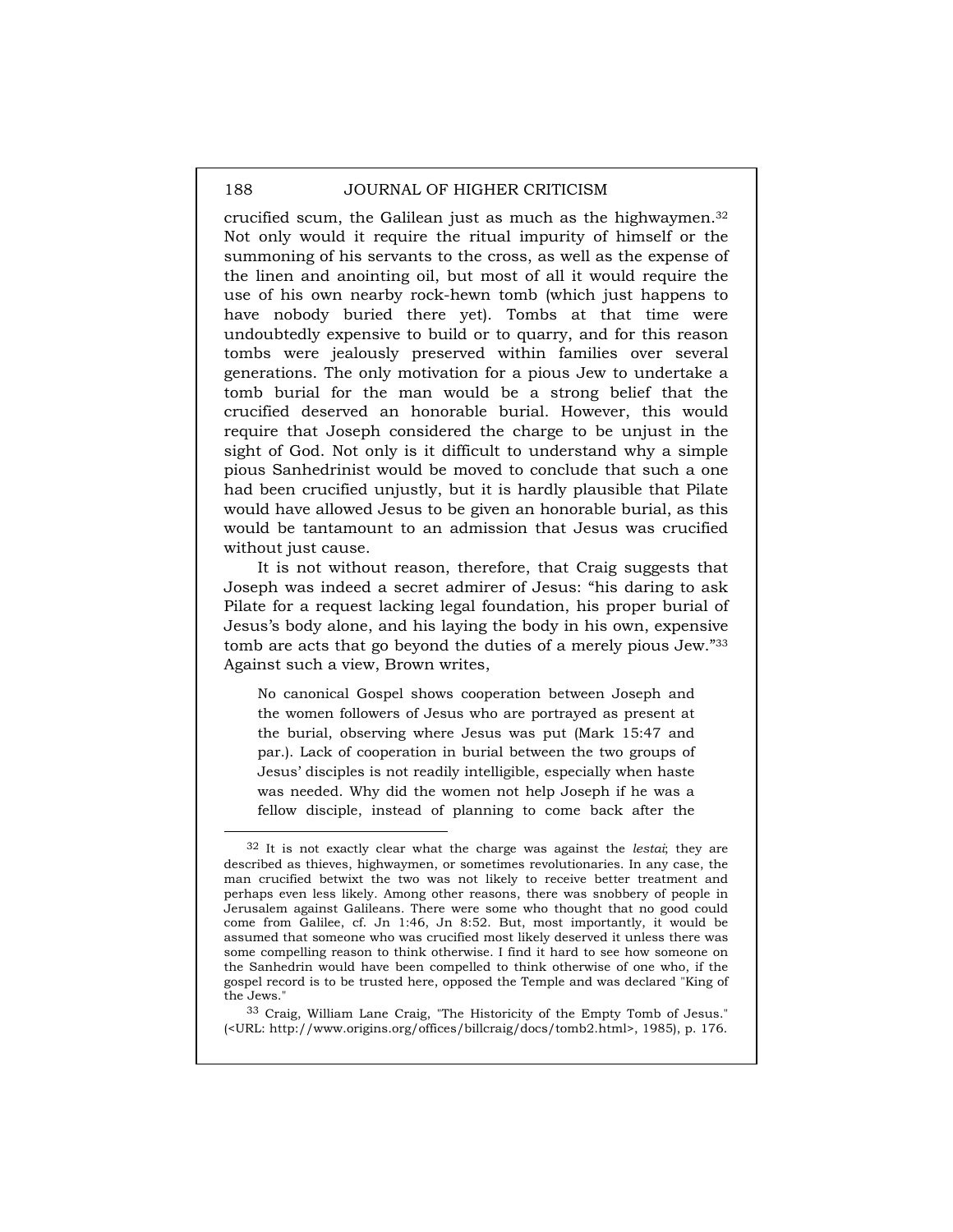Sabbath when he would not be there?["34](#page-14-0) Again we might wonder what could have motivated the Sanhedrinist to an admiration for this particular crucified Galilean, especially if there were any historical reality to the actions of Jesus against the Temple. An original tradition that Jesus was buried by hostile figures would count against the disciple interpretation. Moreover, the tendency is towards making Joseph appear more like a disciple and thus suggests that the historical reality was nothing of the sort. As Brown says of those who take Mark as meaning that Joseph was a devotee of Jesus, "If that was what Mark meant, why did he take such an indirect and obscure way of saying so?"[35](#page-14-1) 

Brown shows the figure of Joseph as it moves from Mark, to the later evangelists, to the Gospel of Peter, to the Gospel of Nicodemus, and eventually into the Glastonbury legend, to exhibit an increasing sense that Joseph was a model disciple of Jesus.[36](#page-14-2) Craig has added his own speculation to the mix of legend concerning Joseph with his suggestion that Joseph was a delegate of the Sanhedrin and a secret disciple who was commissioned to dispose of all three bodies in a criminal's grave yet who nevertheless tricked both Pilate and the Sanhedrin by giving a proper burial for the Lord in his own nearby tomb.[37](#page-14-3) Craig had already noted considerations against the idea that Joseph was acting as anything other than a private citizen: "None of the gospels suggest that Joseph was acting as a delegate of the Sanhedrin; there was nothing in the law that required that the bodies be buried immediately, and the Jews may have been content to leave that to the Romans. That Joseph *dared* to go to Pilate and ask *specifically* for Jesus's body is difficult to understand if he was simply an emissary of the Sanhedrin, assigned to dispose of the bodies."[38](#page-14-4) It is for these reasons that Craig seems to prefer the suggestion that the Romans disposed of the thieves while Joseph took the body of Jesus. However, Jesus is the least likely of the three for Pilate to release, for not only might it suggest that the crucifixion was unjust but it also would lend

<span id="page-14-0"></span> <sup>34</sup> Brown, *Death of the Messiah*, p. 1218.

<span id="page-14-1"></span><sup>35</sup> Ibid., p. 1215.

<span id="page-14-2"></span><sup>36</sup> Ibid., pp. 1232-1234.

<span id="page-14-3"></span><sup>37</sup> Craig, (supra, n. 33).

<span id="page-14-4"></span><sup>38</sup> Craig, ibid., p. 175.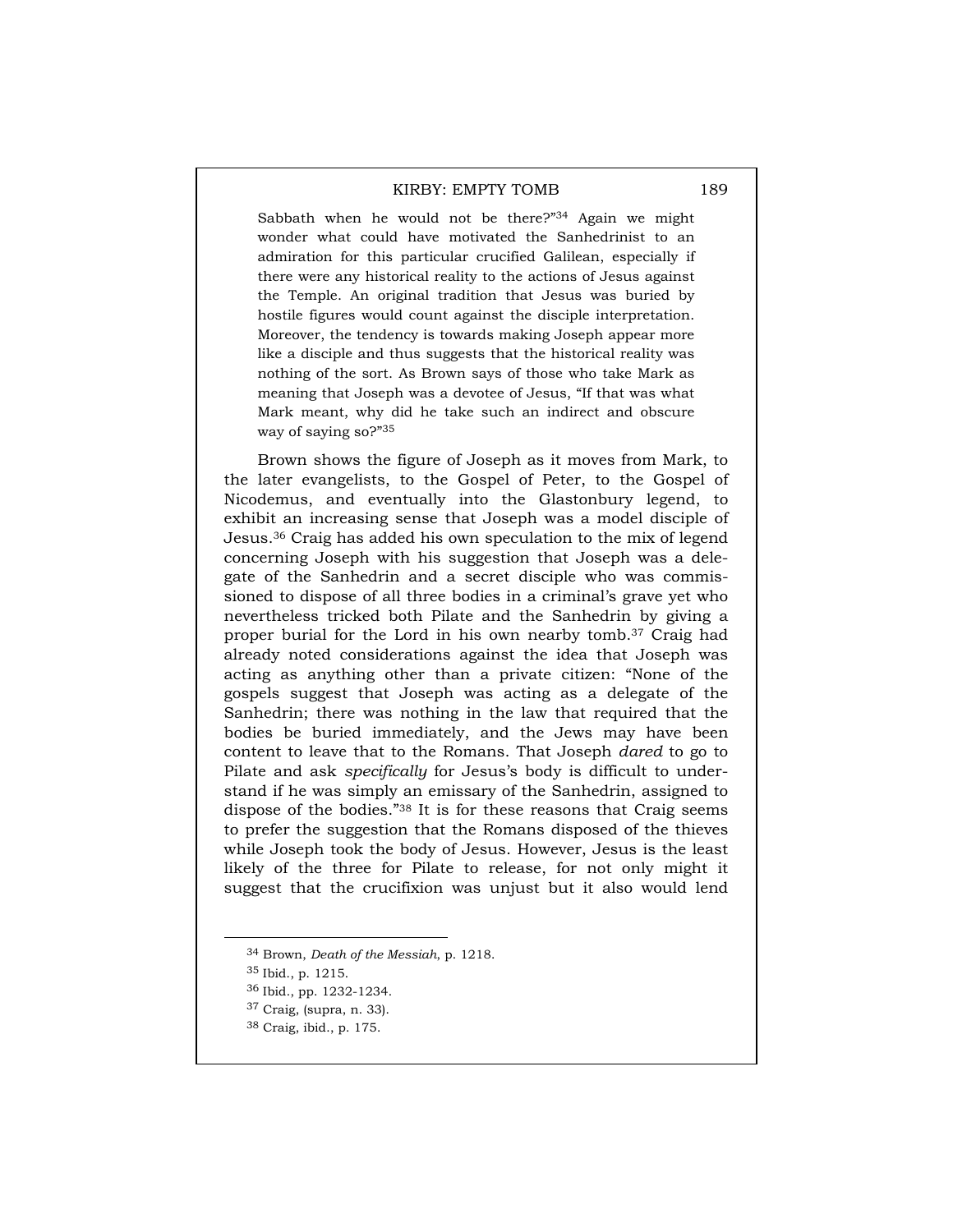justification to whatever sedition that Pilate suspected and would honor one who had been condemned as a threat to order.

There is a final reason to think that Pilate would most likely have ensured that Jesus did not receive an honorable tomb burial. Raymond Brown notes, "There was in this period an increasing Jewish veneration of the tombs of the martyrs and prophets.["39](#page-15-0) Craig agrees, stating, "During Jesus's time there was an extraordinary interest in the graves of Jewish martyrs and holy men and these were scrupulously cared for and honored."<sup>40</sup> If Pilate considered the historical Jesus to be an enemy of the state, how much more would Pilate have to fear not only making him a martyr but also establishing a shrine to Jesus right in Jerusalem? It is in Pilate's best interest to make certain that Jesus would have been buried without honor and in obscurity.

## Burial Traditions

There are traditions concerning the burial and appearances<br>of Jesus that provide evidence against the story of the<br>discovery of an empty tomb. of Jesus that provide evidence against the story of the discovery of an empty tomb.

*The Secret Book of James* is thought to have been written in the first half of the second century. This is mainly because the sayings of Jesus are thought to be dependent on oral tradition and not the canonical gospels, which is not likely after the mid second century.<sup>41</sup> It is known from a copy in Coptic found at Nag Hammadi. The setting of the work is a post-resurrection encounter with the risen Lord. The summary description of the hardships undergone by Jesus includes that Jesus was buried "in the sand.["42](#page-15-3) This Coptic phrase is sometimes translated nonliterally to mean "shamefully," but it should be made clear that the very reason why the burial is shameful is that it is a burial in the sand. To be wrapped in a new linen cloth and placed in a rock-hewn tomb is not the description of a shameful burial. Thus, the *Secret Book of James* reflects a tradition that Jesus was buried in the sand or, to speak generally, in a dishonorable makeshift shallow grave instead of in the tomb of Joseph of Arimathea.

<span id="page-15-0"></span> <sup>39</sup> Brown, *Death of the Messiah*, p. 1280.

<span id="page-15-2"></span><span id="page-15-1"></span><sup>40</sup> Craig, ibid., p. 356.

<sup>41</sup> Ron Cameron, ed., *The Other Gospels: Non-Canonical Gospel Texts* (Philadelphia: Westminster, 1982), p. 56.

<span id="page-15-3"></span><sup>42</sup> *The Secret Book of James*, 5.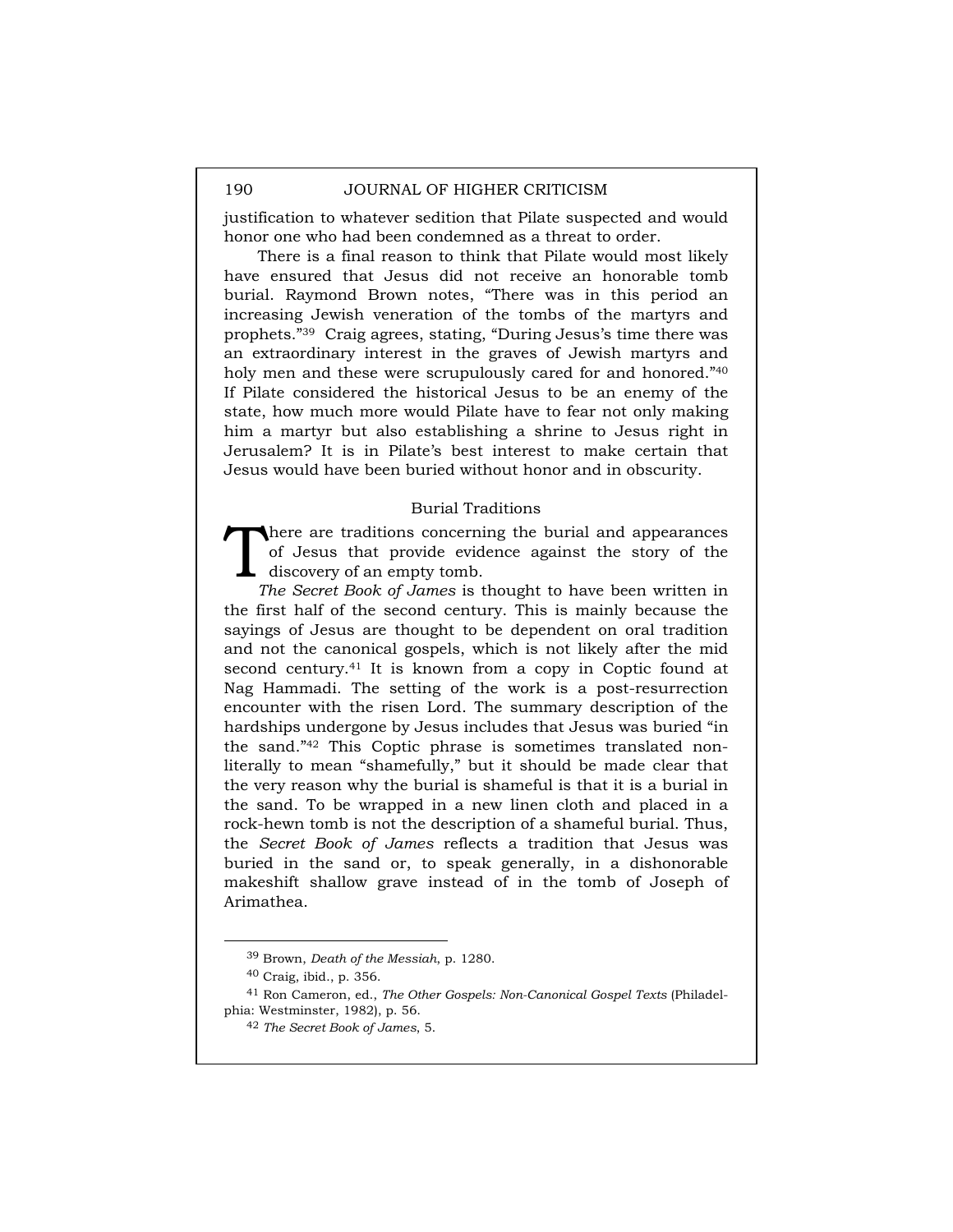It is plausible that Mark unwittingly retained a pericope that was formed by Christians who did not believe Jesus was given proper tomb burial by Joseph of Arimathea. The Parable of the Tenants is interpreted as referring to Jesus. In Mark 12:8, it is said, "So they seized him and killed him, and threw him out of the vineyard." This most likely reflects an early tradition that those who arranged the execution of Jesus also arranged his shameful burial.

While arguing that Mark did not portray Joseph as a disciple of Jesus in any way, Raymond Brown notes the following passages where the phrasing suggests that Jesus was buried by Jews who were condemnatory of Jesus, not by his disciples:

A sermon in Acts 13:27-29 reports: "Those who lived in Jerusalem and their rulers... requested Pilate to have him killed; and when they had fulfilled all that was written of him *they* took him down from the tree and placed him in a tomb." John 19:31 tells us that *the Jews* asked Pilate that the legs of the crucified be broken and they be taken away. A variant reading at the end of John 19:38 continues the story: "So *they* came and took away his body." Similarly in *Gpet* 6:21 we read, "And then they [the Jews] drew out the nails from the hands of the Lord and placed him on the earth." Justin (*Dialogue* 97.1) phrases the burial thus: "For the Lord too remained on the tree almost until evening [*hespera*], and towards evening *they* buried him" — in a chapter where the context suggests that "they" may be the Jewish opponents of Jesus rather than his disciples. [43](#page-16-0)

Brown suggests, "The plural may be simply a generalization of the memory of Joseph who was one of 'the Jews,' i.e., not a disciple of Jesus at this time but a pious Sanhedrinist responsible for sentencing Jesus and acting in fidelity to the deuteronomic law of burying before sunset those hanged (crucified) on a tree."[44](#page-16-1) However, having seen the difficulties with such a view previously, the consistent plural may be recognized as a tradition that the enemies of Jesus did indeed bury him. A request from some Jews for the bodies of the crucified to be taken down before the Sabbath may be historical, as this is plausible and even to be expected. These Jews would probably expect the crucified to deserve no better than a common criminal's grave. In this way,

<span id="page-16-0"></span> <sup>43</sup> Brown, *Death of the Messiah*, p. 1219.

<span id="page-16-1"></span><sup>44</sup> Ibid., p. 1219.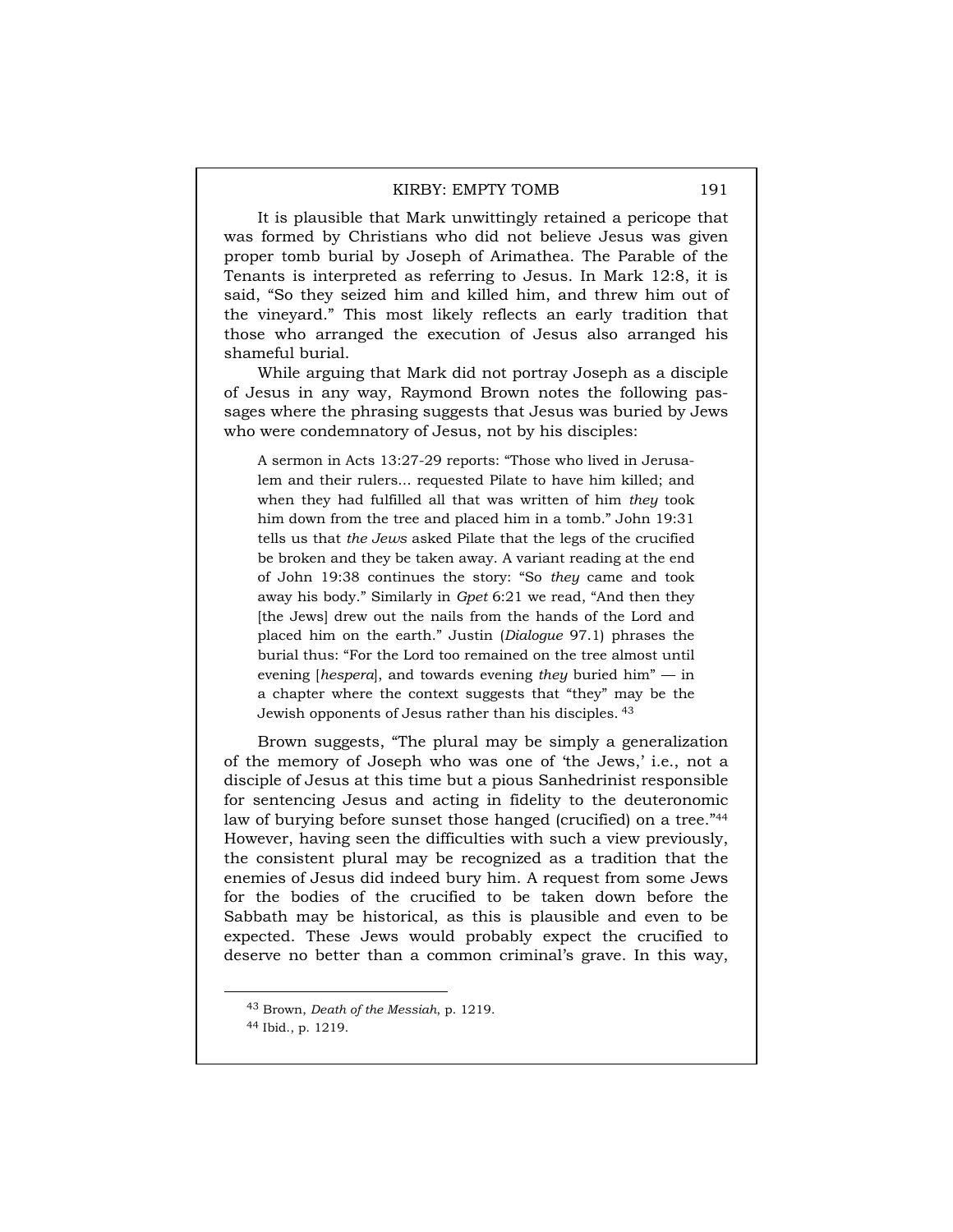the burial of Jesus would be remembered as a burial by his enemies, which in history would be some Jews and the Romans acting complicitly, yet which over time would come to mean the Jews alone (for reasons which will not be explored here).

Thus, there was probably a tradition that some Jews, enemies of Jesus, requested the body of Jesus to be taken down for burial. There is a tradition in the *Secret Book of James* that the body of Jesus was, shamefully, buried in the sand. There is a tradition in the *Gospel of Peter* that the body of Jesus was taken down by the Jews[.45](#page-17-0) Finally, there is a tradition in the *Epistula Apostolorum* that the body of Jesus was taken down from the cross along with the two thieves[.46](#page-17-1) Even if these documents might be harmonized with the Gospel of Mark using a little ingenuity, that does not negate the possibility, indeed the likelihood, that they contain the vestiges of a different tradition or traditions.

So the evidence would indicate that the story of the tomb burial by Joseph of Arimathea was not seared onto Christian consciousness as an indisputable historical fact. But can we say that these other traditions are likely to be pre-Markan? There is reason to think so. After all, there is little cause for Christians to imagine that Jesus was buried shamefully when in fact he was properly interred in the rock-hewn tomb of Joseph of Arimathea. On the face of it, it is more likely that the tradition would develop in the direction that would provide Jesus with a more hospitable burial. Thus, it is likely that the earlier tradition was that Jesus was buried in a shameful manner, what Reginald Fuller describes as "the final insult done to him by his enemies.["47](#page-17-2) In the words of J.D. Crossan, "It is most probable that Jesus was buried by the same inimical forces that had crucified him and that on Easter Sunday Morning those who knew the site did not care and those who cared did not know the site. The major reason for this conclusion is that the tradition has protested too much: an indifferent burial by Roman soldiers becomes eventually a regal entombment by his faithful followers (cf. Jn 19:31-32 and 38- 41).["48](#page-17-3)

<span id="page-17-0"></span> <sup>45</sup> *Gospel of Peter*, 6.21.

<span id="page-17-1"></span><sup>46</sup> *Epistula Apostolorum*, 9.

<span id="page-17-3"></span><span id="page-17-2"></span><sup>47</sup> Fuller, *Resurrection Narratives*, p. 54.

<sup>48</sup> In Werner H. Kelber, ed., *The Passion in Mark: Studies on Mark 14-16*, (Philadelphia: Fortress, 1976), p. 152.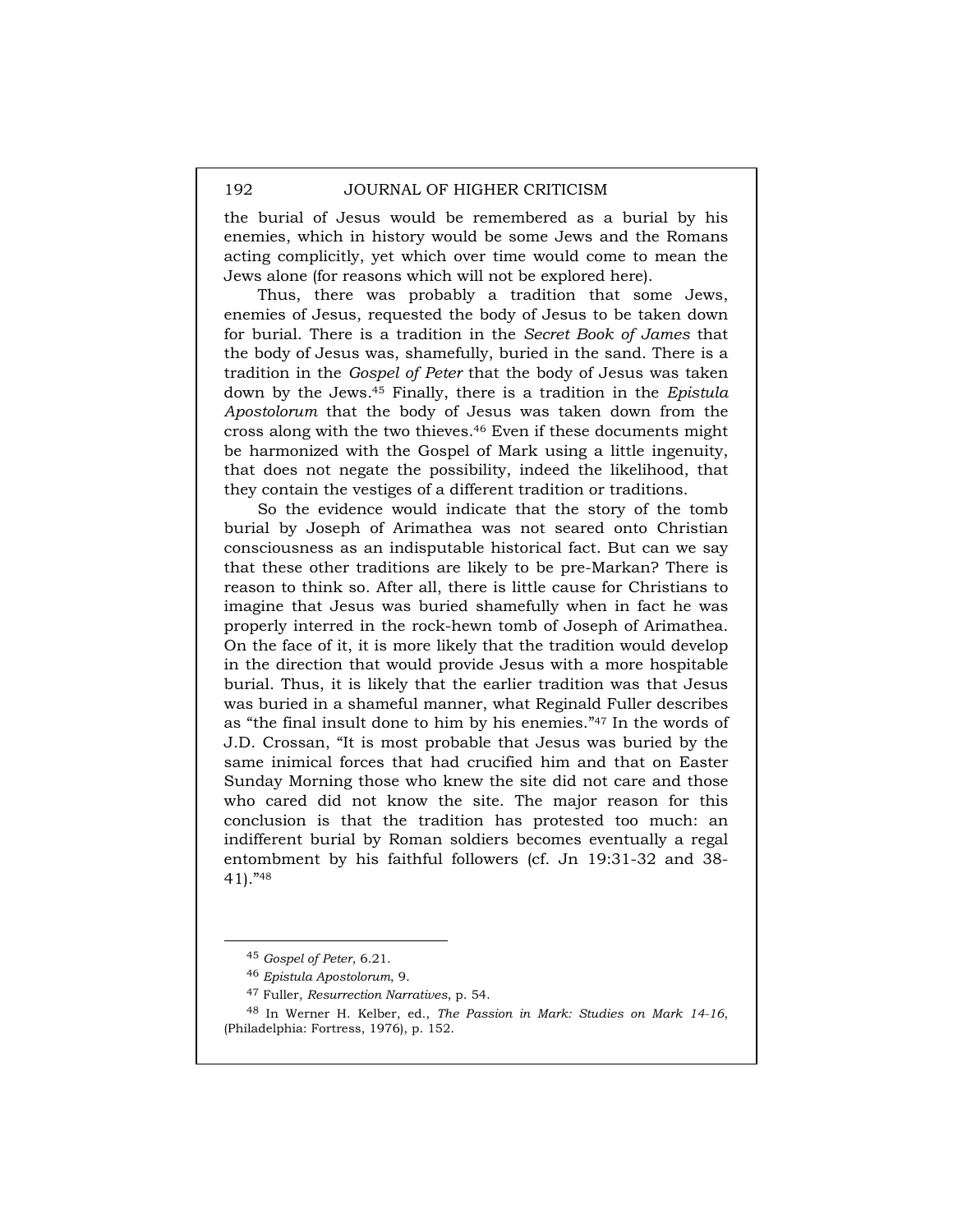#### Appearance Traditions

The first appearances were to Peter and his associates. The first appearance recounted in the formula found in 1 Corinthians 15 is the one to Cephas. This is widely acknowledged to be the earliest and best evidence that is available. The Gospel of Mark, the oldest of the four, alludes to the appearance to "the disciples and Peter" in Mark 16:7[.49](#page-18-0) This is the only appearance mentioned in Mark, and it is fairly safe to assume that it is understood to be the first one. After telling the road to Emmaus story, the author of Luke mentions an appearance to Simon in Luke 24:34. The author seems to mention the appearance to Simon so as to avoid contradicting the tradition that Peter was indeed the first to receive an appearance. The testimony of Paul, confirmed by Mark and/or Luke, shows that Peter was the first remembered for an appearance, and an appearance to Peter's circle follows closely thereafter. A weak indication is found in Ignatius, who mentions only the name of Peter when he describes an appearance of Christ[.50](#page-18-1) The primacy of the appearance to Peter may also be reflected in the "Thou Art Peter" saying in Mt 16:17-19.[51](#page-18-2) Finally, it will be argued that John 21 provides a strong confirmation.

The strongest competitor to Peter for the distinction of first appearance is Mary Magdalene. That is not saying much, however, for the evidence is of a much later and weaker variety. It has already been argued that the appearance to the women is probably not a historical tradition. The Gospel of Matthew's account of the appearance to the women in Mt 28:9-10 is the first one available, but it has every sign of being redactional.[52](#page-18-3) The

<span id="page-18-0"></span> <sup>49</sup> Fuller (*Resurrection Narratives*, pp. 63-64) argues against the interpretation that the disciples are to expect not an appearance but rather the coming parousia for a few reasons, including that Peter was named in particular: "But the decisive argument which proves it to be, in Mark 16:7, a resurrection rather than a parousia reference is the naming of Peter as well as the disciples, a circumstance which indicates clearly that the Evangelist is alluding to the two appearances listed in 1 Corinthians 15:5. If Mark 16:7 were pointing forward to the parousia it is hard to see why Peter should be singled out for special mention. But if it points to resurrection appearances, the reason for the mention of Peter is obvious."

<span id="page-18-2"></span><span id="page-18-1"></span><sup>50</sup> *The Epistle of Ignatius to the Smyrnaeans*, ch. 3.

<sup>51</sup> Fuller, *Resurrection Narratives*, p. 166: "We have already agreed that this saying was circulated originally as a saying of the Risen One...The 'Thou art Peter' saying is thus a verbalization of the primary appearance to Peter."

<span id="page-18-3"></span><sup>52</sup> Hendrickx, *Resurrection Narratives*, pp. 34-38. See also Bode, *Easter Morning*, pp. 54-56. Bode adds these arguments against the historicity of an appearance to the women (p. 56): "It seems that other arguments, together with that of the repetition of the angel's command, rule against a historical appearance of Jesus at the tomb. First, such an appearance would seem to nullify any utility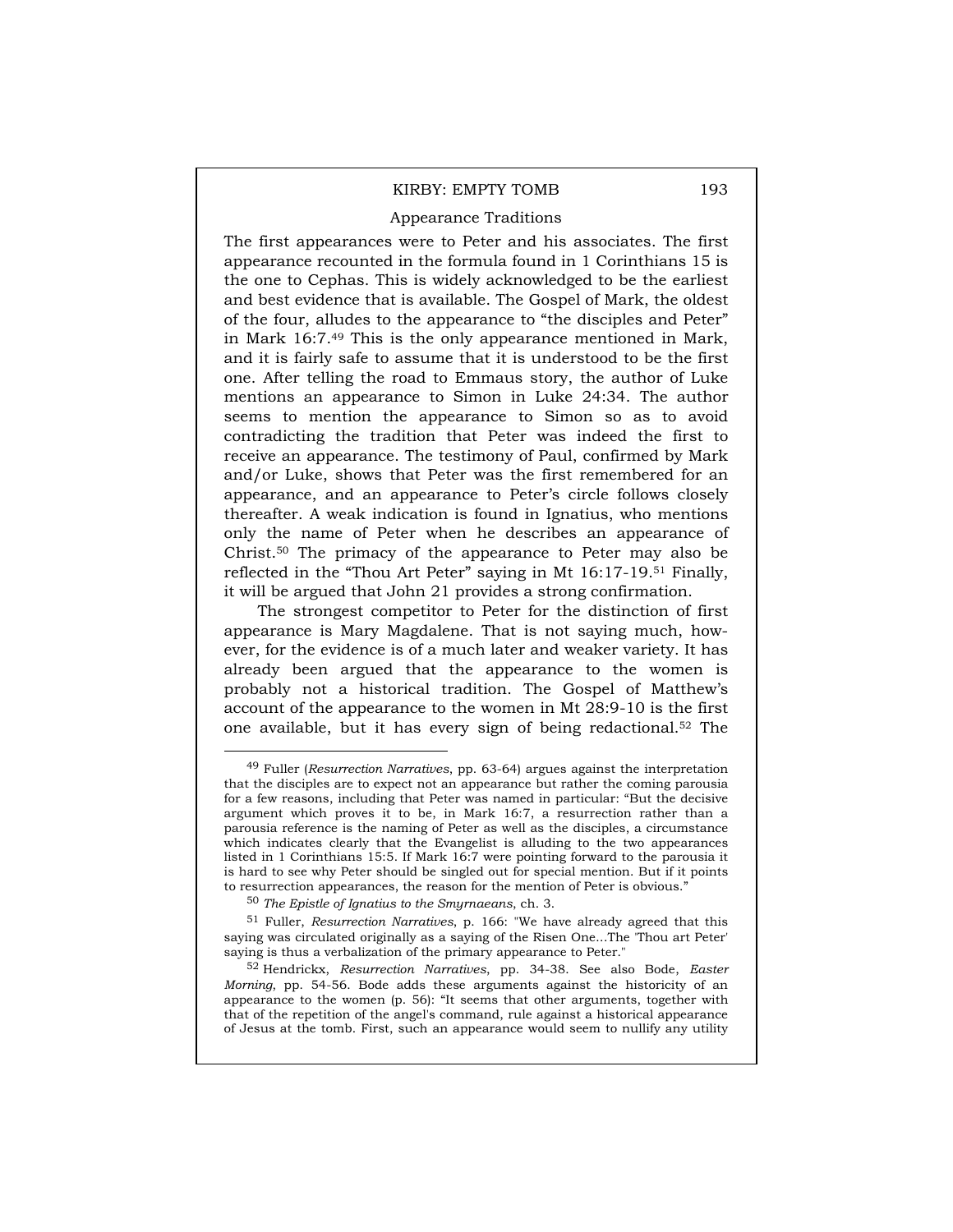only Gospel to recount a unique appearance to Mary Magdalene is the Gospel of John, but this is probably not a historical account and appears to be a development of Matthew's story.[53](#page-19-0) It might also be suggested that the author of John included a nod to the earlier tradition that Peter, not Mary Magdalene, was the first to come to faith in the resurrection, while at the same time playing up the role of the beloved disciple with the race to the tomb. Strikingly, we hear nothing from the authors of Mark or Luke about an appearance of Christ to the women, which is difficult to understand if it were a historical tradition. It is somewhat understandable that the women would be omitted from the list in Paul's letter because they got no respect as witnesses. But Mark and Luke are already telling us about the women and their role, so there is no need to be coy about the appearance of Christ to them. Indeed, a straightforward reading of their narratives excludes such a thing[.54](#page-19-1) The story about the women seems to develop from an angelophany to a christophany. In the Gospel of Mark, there is only an angelophany. In the Gospel of Matthew, there is an angelophany followed up by a two verse appearance of Christ to ensure that the women proceed at a brisk pace. In the Gospel of John, now two verses only have been given to the angels, who recede into the background while the appearance of Christ takes center stage. In the *Epistula Apostolorum*, the angels have been dropped entirely, and now there is only the appearance of Christ.[55](#page-19-2) The fact that the appearance of Christ eventually supplants the angelophany suggests that there was no original tradition of an appearance of Christ to the women. Indeed, the simple fact that Mark recounts an angelophany instead of a christophany suggests that Mark did not know of an appearance

in the message of the angel — if Jesus was to repeat the message, why bother with the angel? Second, it would seem strange that the first appearance would be to the women rather than to the official witnesses. Third, of what value would the appearance to the women be, whose report would have been suspect? One cannot think that the purpose of the appearance was to assure the women themselves, as they are already reported to be going with joy to carry out quickly the task assigned to them. Thus we see and understand the appearance in 28:9-10 as a doublet for the previous command by the angel of the Lord. After all, from the angel of Yahweh speaking in the first person for the Lord it is not far to an appearance of the risen Lord of the Christians."

<span id="page-19-1"></span><span id="page-19-0"></span><sup>53</sup> Bode, *Easter Morning*, pp. 82-84.

<sup>54</sup> It is unlikely that these writers knew of an appearance of Christ to the women given the explicit silence left unbroken in Mark and the uninterrupted return of the women in Lk 24:8-9.

<span id="page-19-2"></span><sup>55</sup> *Epistula Apostolorum*, 9b-10.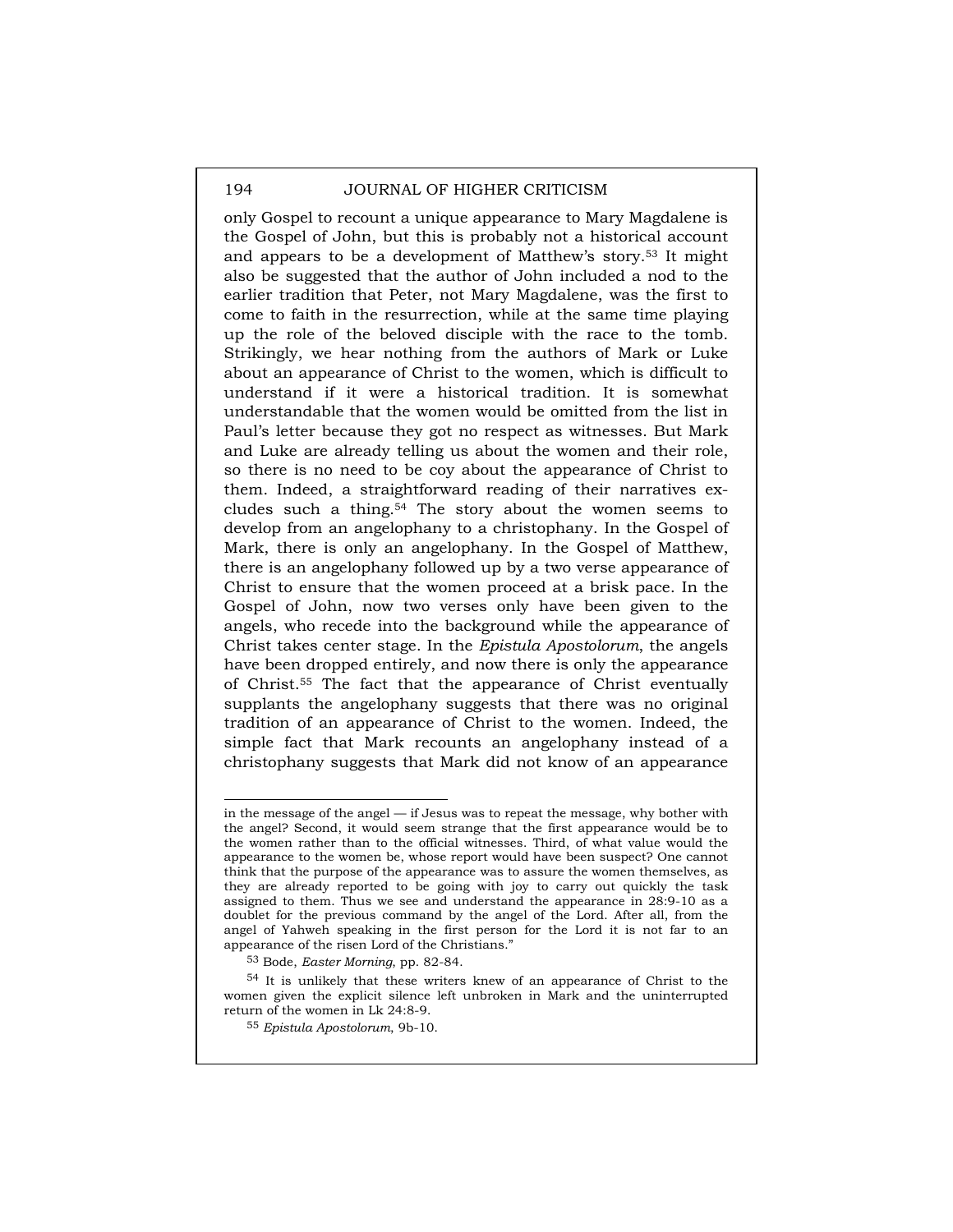to the women and was remaining faithful to the early tradition that the first appearance was to "the disciples and Peter."

So, the first appearances were to Peter and company. What indications do we have to place these appearances geographically?

Paul does not offer any clear reference in this case for where he believed that the appearances were situated. There may be a hint, however. Hans von Campenhausen argues:

And a final argument is contained in our text of St. Paul. The appearance, there mentioned, to five hundred brethren (and sisters?) can hardly be situated in Jerusalem; it, therefore, points likewise to Galilee. Even if the round number 'five hundred' may be an exaggeration, the gathering would be too numerous for a private house, and a synagogue — even were it large enough — would hardly have been accorded to the adherents of Jesus in Jerusalem. We cannot consider an openair service on the Mount of Olives. That only leaves the temple to be considered. But quite apart from the intrinsic improbability of an appearance there and the impossibility of keeping away the unbelievers then as always, such an extraordinary occurrence would never have passed without trace into oblivion, and Luke certainly, with his love for the temple, would have attached great importance to it and gladly recorded it. Thus there only remains for this appearance a gathering somewhere in Galilee, and, as regards external circumstances, this is least improbable.[56](#page-20-0)

Interestingly, the author of Luke mentions the appearance to Peter in passing without giving any description of details or location. This is likely to be deliberate, for if the only tradition available to Luke was that the appearance to Peter took place in Galilee, then Luke would be required to skip the details because of his exclusive emphasis on Jerusalem. Hans von Campenhausen again:

On returning to the city with the great news, they were received with the jubilant cry, 'The Lord has risen in truth and appeared to Simon.' What is so striking is how the report of what is, after all, the main thing, is telescoped, announcing but not describing it; and this has long aroused the suspicion that Luke must have had definite grounds for avoiding any description of the

<span id="page-20-0"></span> <sup>56</sup> Von Campenhausen, *Tradition and Life*, pp. 48-49.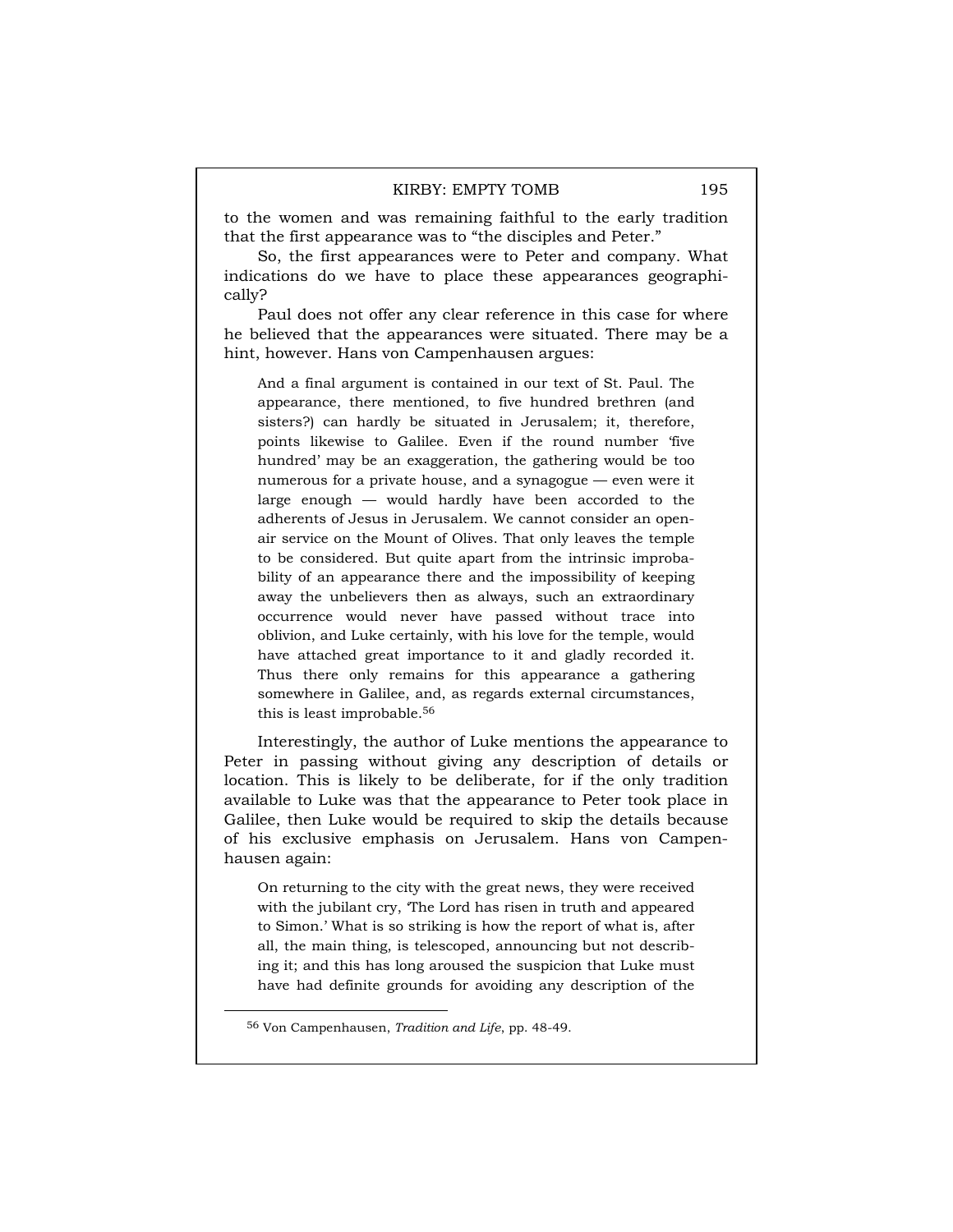appearance to Peter. Perhaps, in its special features, it could not be ascribed elsewhere than to Galilee, and so it contradicted the Jerusalem tendency of his narration. However, he could not simply omit it, since it was crucial and formed part of the most ancient tradition. It was, therefore, simply indicated, and all the detailed circumstances and the precise place of the meeting were, strangely enough, left vague.[57](#page-21-0) 

Along with Paul, however, the author of Luke does not provide a clear reference, only a suggestive possibility.

However, the earliest evangelist, the author of Mark, clearly tells us that the appearance to "the disciples and Peter" took place in Galilee (cf. Mk 16:7). This indication alone should carry great weight, for it appears that the author has taken some pains to conjoin the empty tomb story (in Jerusalem) to the tradition of appearances in Galilee. Appearances in Jerusalem would fit much more smoothly with the empty tomb story, but the author of Mark manages to link the empty tomb story with the tradition of appearances in Galilee only through the angel's message[.58](#page-21-1) The author of Matthew also seems to know only traditions of Galilean appearances to the disciples, given that 28:9-10 is most likely redactional but in any case not about the disciples.

D.H. van Daalen writes of the Johannine appendix:

It has often been pointed out that the reference to the appearance by the lakeside as the third appearance is rather odd (21:14). It is not true that chapter 20 already has three, because the appearance to Mary Magdalene was not one to the disciples. But the verse seems pointless unless there were some who did not regard this as the third appearance. The note of verse 14 is clearly meant to link this story, traditionally not

<span id="page-21-1"></span><span id="page-21-0"></span> <sup>57</sup> Ibid., pp. 49-50.

<sup>58</sup> Fuller, *Resurrection Narratives*, p. 69: "But for the strength of it [the Galilean appearance tradition], Mark might very well have transferred the apperance to Jerusalem, since that is what the exigencies of the empty tomb story would naturally require. Instead, he contents himself with a slight adjustment of the earlier tradition, according to which the disciples fled at the arrest to Galilee (14:27,50, see above, ch. 1). The disciples now wait in Jerusalem to receive the angel's message from the women. In doing so, Mark re-motivates the journey of the disciples to Galilee. It is no longer a flight, but an orderly journey to see the Lord at his express pre-resurrection command (14:28) reiterated by the angel at the tomb (16:7). Mark's procedure in joining the empty tomb narrative to Galilean appearances shows how strong for him the Galilee tradition was. So we can with full confidence, despite recent arguments of W. Marxsen, follow Grass in supplementing 1 Corinthians 15 by Mark's information to the extent of locating the two primary appearances in Galilee."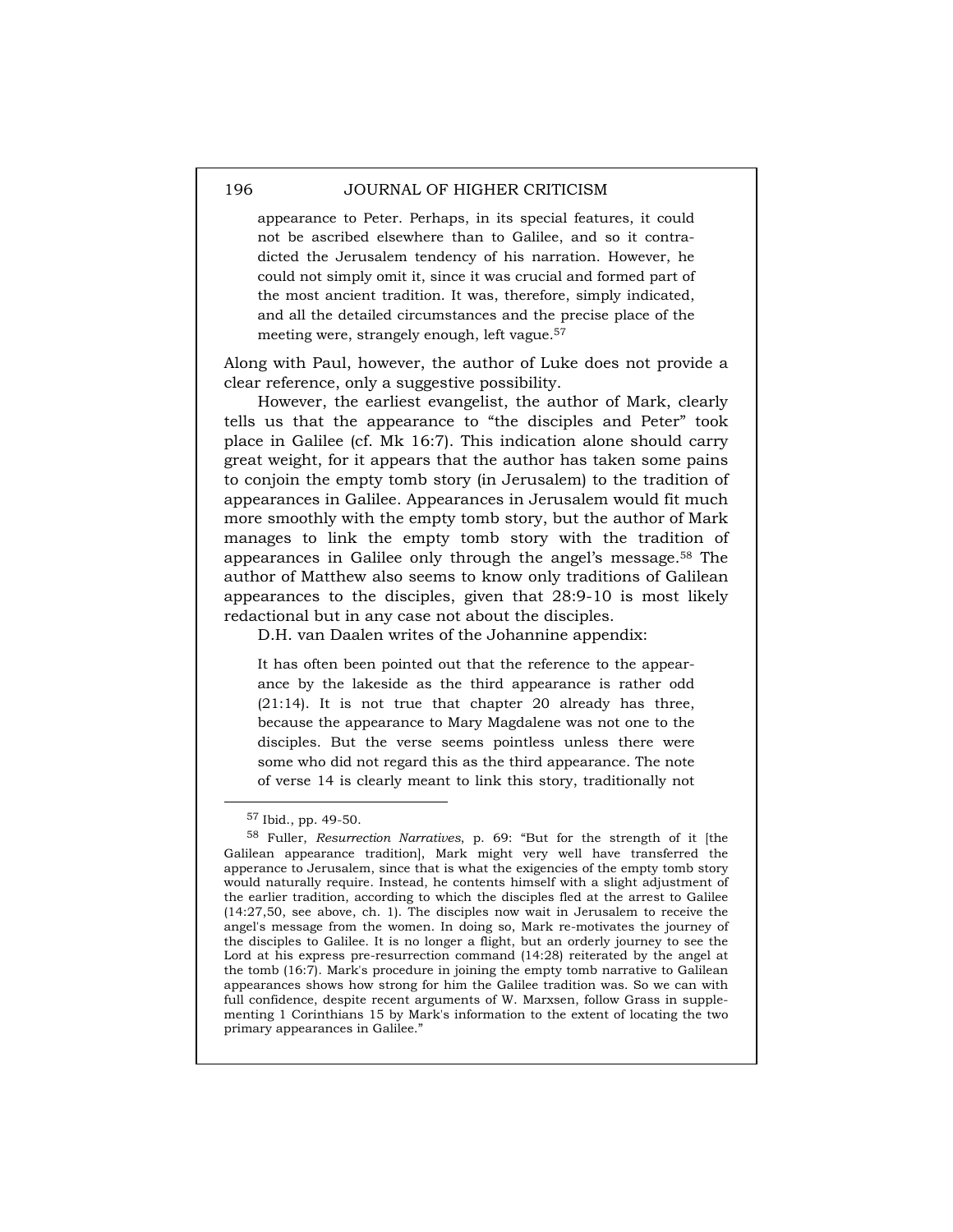regarded as the third appearance, to the two already described in chapter 20. But it seems highly unlikely that the tradition would count the Lord's appearances as no. 1, no. 2, no. 3, and so on. The only one that would be remembered with a figure attached would be the first. It is therefore not unreasonable to assume that the Evangelist received this story as the Lord's first appearance.

The contents of the story confirm that. If one reads John 21:2- 13 by itself there is nothing to suggest that Jesus known to have been raised from the dead and had already appeared to his disciples.[59](#page-22-0) 

Indeed, the story in John 21 does give the impression of being a first encounter. The disciples had returned to their old occupation of fishing in Galilee. And as van Daalen also notes, "The conversation between Jesus and Peter (21:15-19) also is much easier to understand if we assume that the risen Lord had not appeared to Peter before."[60](#page-22-1) In the story, Simon is mentioned first and plays the most prominent role; indeed, Peter is the only one who acts individually, apart from a brief statement from the beloved disciple in verse 7. This, then, confirms the tradition of a first appearance to Peter and his group in the land of Galilee.

*The Gospel of Peter* begins to tell a story similar to the one in the Gospel of John, and it may be based on a common tradition written before them both. In the *Gospel of Peter*, as in the Gospel of Mark, the women flee in fear without saying anything to the disciples. The ending of Peter reads (v. 58-60): "Now it was the last day of unleavened bread and many went away and repaired to their homes, since the feast was at an end. But we, the twelve disciples of the Lord, wept and mourned, and each one, very grieved for what had come to pass, went to his own home. But I, Simon Peter, and my brother Andrew took our nets and went to the sea. And there was with us Levi, the son of Alphaeus, whom the Lord..." There it breaks off. It is interesting that the *Gospel of Peter*, which includes the visit of the women to the tomb, implies that the disciples returned home after the Passover feast of their own accord. The tradition that the disciples repaired to their own homes finds another echo in John 16:32, "But a time is coming, and has come, when you will be scattered, each to his own home.

<span id="page-22-0"></span> <sup>59</sup> Van Daalen, pp. 32-33.

<span id="page-22-1"></span><sup>60</sup> Ibid., p. 33.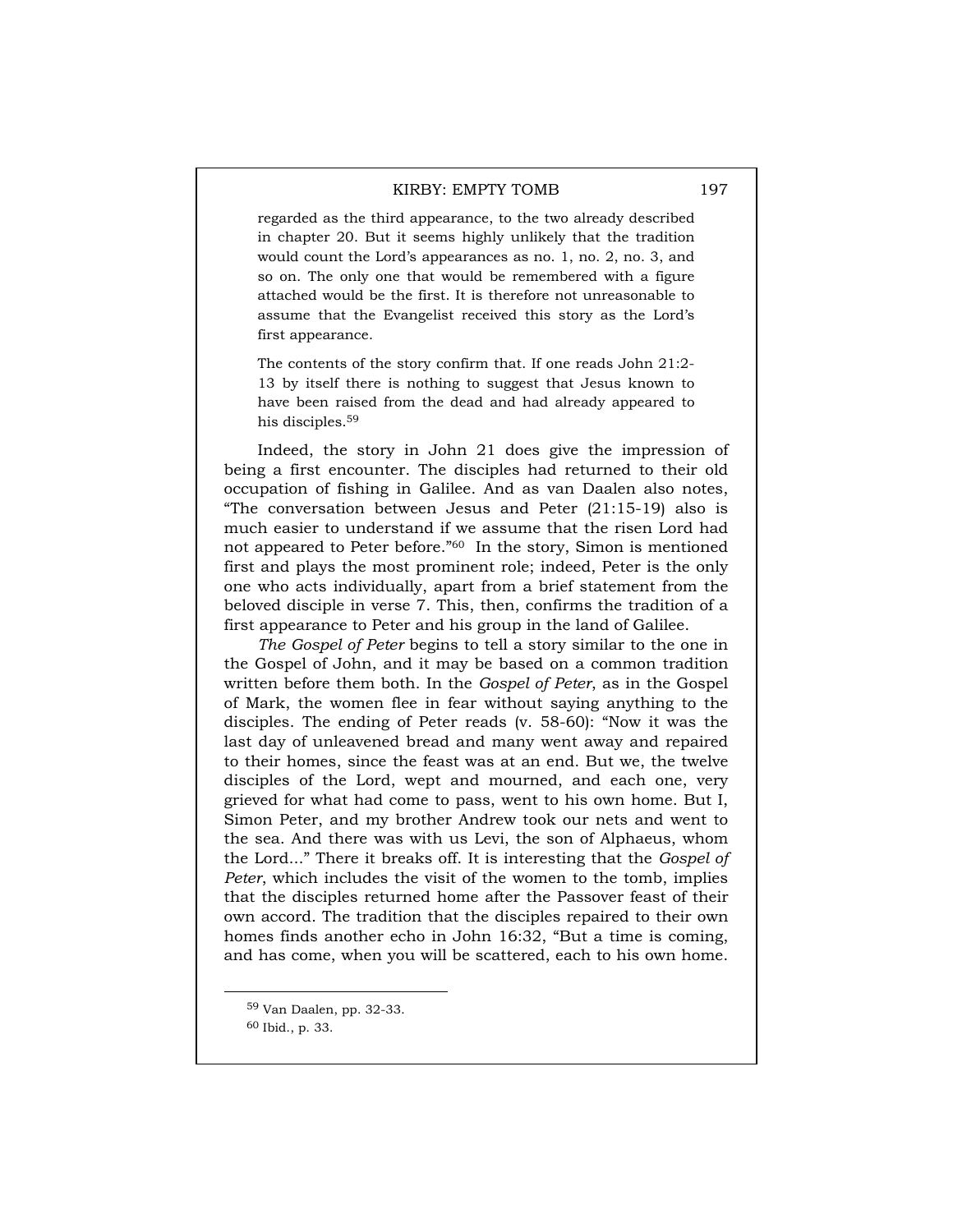You will leave me all alone." The author of John in 20:10 seems to have the impression that their home was in Jerusalem, which is anachronistic unless the disciples had already purchased property there.

However, just as the *Gospel of Peter* notes, a group of disciples most likely remained with Peter in Galilee, living together and fishing together. Charles Guignebert writes:

It would be difficult to comprehend how the hopes and confidence of these poor men could have been reborn if at least some of them had not remained together, strengthened by the fellowship of their daily life, comforting one another and compounding their optimistic reacions. I do not think it daring to draw from the few wretched indices we still possess the conclusion that the center and life of this little group was Simon Peter.<sup>61</sup>

Note that it is not necessary to postulate a sudden and immediate packing of the bags on Good Friday in order to hold that the first appearances were to the disciples and Peter in Galilee. As van Daalen writes, "And, of course, they had every reason to stay till the end of the festival. No matter whether they were in a festive mood, it would have been extremely imprudent to draw attention to themselves by leaving the city while nobody else did. There is no better hiding-place than a crowd.["62](#page-23-1) Note also that this would entail travelling on the Sabbath. Besides which, if men then were anything like men today, they would be loathe to let the room which they had paid up for a week go to waste. Yet though they may have remained in Jerusalem for Passover, the first appearances could well have taken place in Galilee.

So the best evidence available indicates that the first appearances were to the disciples and Peter after they had returned to Galilee. D.H. van Daalen notes this without drawing any conclusions: "If this story, before it was added to the Fourth Gospel, circulated as an independent part of the tradition, and was told as a first appearance of the risen Lord, we have an answer to some awkward questions. The most obvious is, what were the disciples doing fishing in Galilee, if the Lord had already appeared to them in Jerusalem and sent them to proclaim the Gospel (John 20:21-23)? The answer now becomes obvious: in the story as it

<span id="page-23-0"></span> <sup>61</sup> Charles Guignebert, *The Christ..* Edited and rev. by Sonia Volochova (New Hyde Park: University Books, 1968), p. 59.

<span id="page-23-1"></span><sup>62</sup> Van Daalen, p. 39.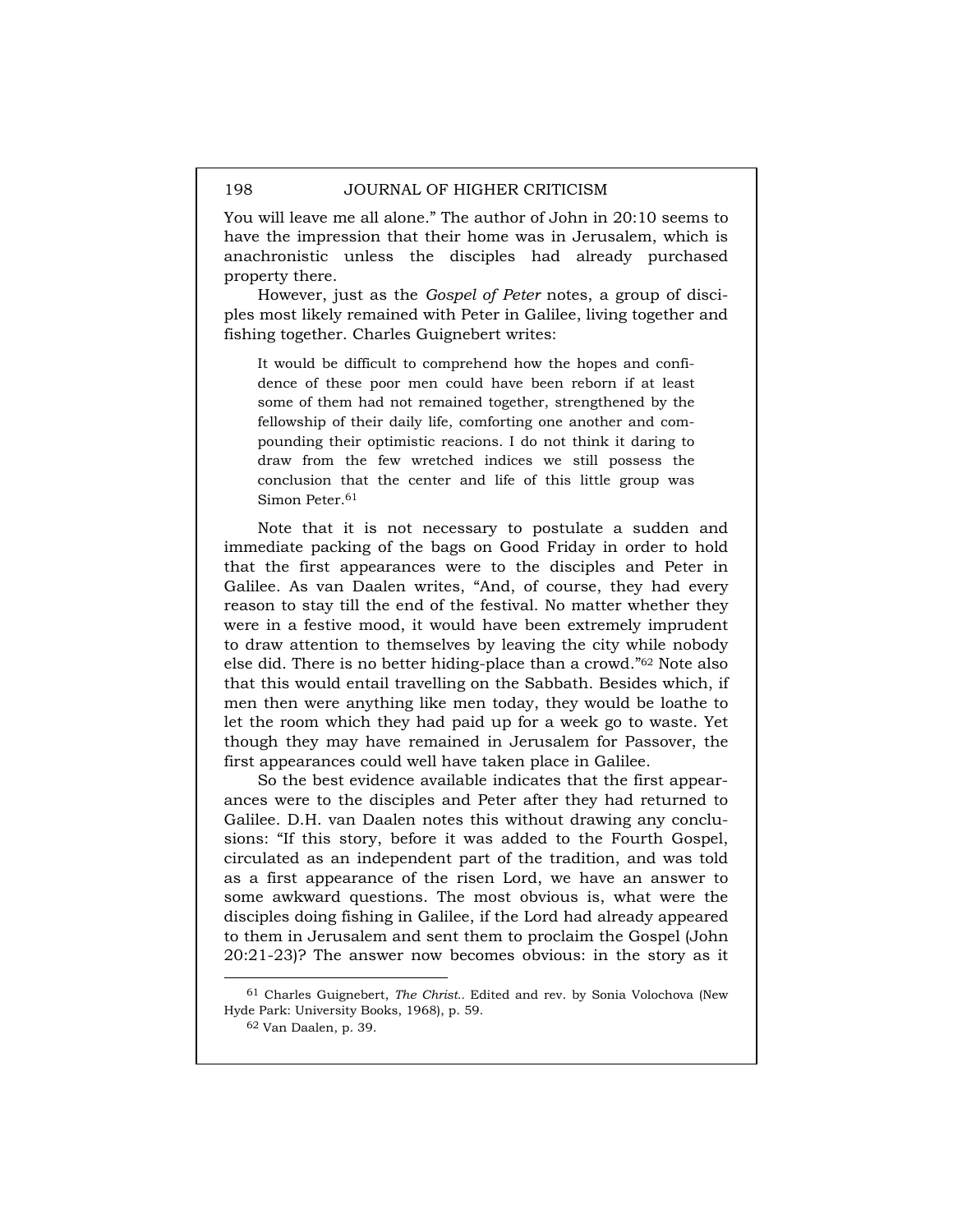was originally told they had not seen the risen Lord in Jerusalem."[63](#page-24-0) And this consideration weighs against the empty tomb story.

The tendency of the tradition is to displace appearances in Galilee for Jerusalem. In the Gospel of Mark, there are no appearances in Jerusalem, only an angelophany. The only appearances mentioned are in Galilee. In the Gospel of Matthew, however, we find that the women have been given an appearance in the area of Jerusalem. But it has been argued that this is redactional. What could provide the earliest tradition of an appearance in Jerusalem turns out to be, rather, a Matthean device that must be used because of the awkward conjuction of the discovery of the empty tomb by the women and the appearance to the disciples in Galilee. The evangelists Luke and John (up to chapter 20) smooth out their story by telling only of Jerusalem appearances. This indicates that the Jerusalem appearance stories follow on the heels of the empty tomb story, and thus that the empty tomb story is a relatively recent development in the Gospel of Mark, because the author of Mark retained the older tradition of appearances to the disciples and Peter in Galilee.

Furthermore, it is difficult to understand what the disciples were doing fishing in Galilee at all. It seems improbable that the disciples were set to wondering with the discovery of the empty tomb yet that the first appearances were in Galilee. For one thing, the empty tomb should have figured more in the kerygma. As Craig would argue, if the women discovered the empty tomb while the disciples were still in Jerusalem, it just makes good sense that the disciples would also visit the empty tomb. But then the empty tomb would have the witness of the male disciples, and thus the most commonly advanced excuse for the lack of attention to the empty tomb in the kerygma, that it was only found by the women, is not cogent. And the discovery of the empty tomb by the men would be likely to be mentioned by the authors of Mark and Matthew, if it were indeed a historical happening.

Finally, it makes little sense for the disciples to leave Jerusalem at all after the discovery of the empty tomb. In Craig's reconstruction, the disciples stayed in Jerusalem for a week, after which the Lord instructed them to meet up with Him again in

<span id="page-24-0"></span> <sup>63</sup> Van Daalen, p. 33.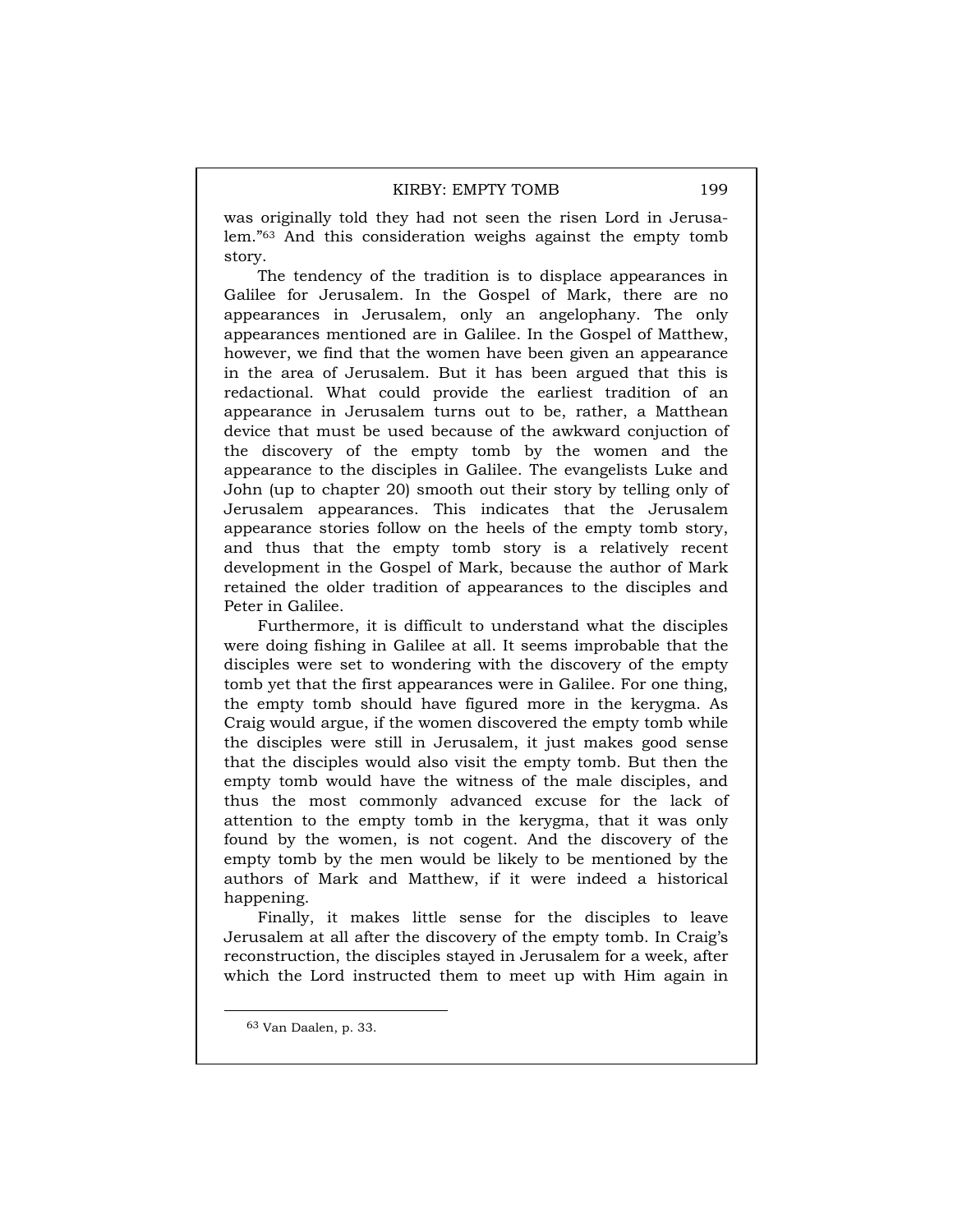Galilee before the final ascension on the fortieth day in Jerusalem once again[.64](#page-25-0) I have a vague sense of implausiblity here, which the reader may accept or reject for what it is worth, against the idea that the eternal Creator of the universe would suggest a temporary rendezvous in Galilee. In any case, I think that the evidence favors the theory that the first appearance was in Galilee. The problem that this causes is exhibited by the reconstruction made by Hans von Campenhausen, in which the belief in the resurrection with the discovery of the empty tomb motivates the disciples to go to Galilee and then the belief in the resurrection with the appearances of Christ motivates the disciples to go back to Jerusalem.<sup>65</sup> If the belief in the resurrection motivated the disciples to go to Galilee, why would the confirmation of that belief motivate them once again to go back to Jerusalem? It makes more sense to posit that the belief in the resurrection was born in Galilee and that the disciples subsequently decided to return to Jerusalem[.66](#page-25-2)

#### One Last Argument

There is an argument from silence that is sometimes made by those who support the historicity of the empty tomb. James D. G. Dunn makes this argument:

Christians today of course regard the site of Jesus' tomb with similar veneration, and that practice goes back at least to the fourth century. But for the period covered by the New Testament and other earliest Christian writings there is no evidence whatsoever for Christians regarding the place where Jesus had been buried as having any special significance. *No* practice of tomb veneration, or even of meeting for worship at Jesus' tomb is attested for the first Christians. Had such been the practice of the first Christians, with all the significance which the very practice itself presupposes, it is hard to believe that our records of Jerusalem Christianity and of Christian visits

<span id="page-25-0"></span> <sup>64</sup> Craig, supra, n. 71, p. 307.

<span id="page-25-2"></span><span id="page-25-1"></span><sup>65</sup> Von Campenhausen, *Tradition and Life*, pp. 85-86.

<sup>66</sup> Charles Guignebert explains the movement to Jerusalem in terms of "the conviction that the imminent manifestation of the Kingdom would take place in Jerusalem and that the Messiah would come forward there" (*The Christ*, p. 59)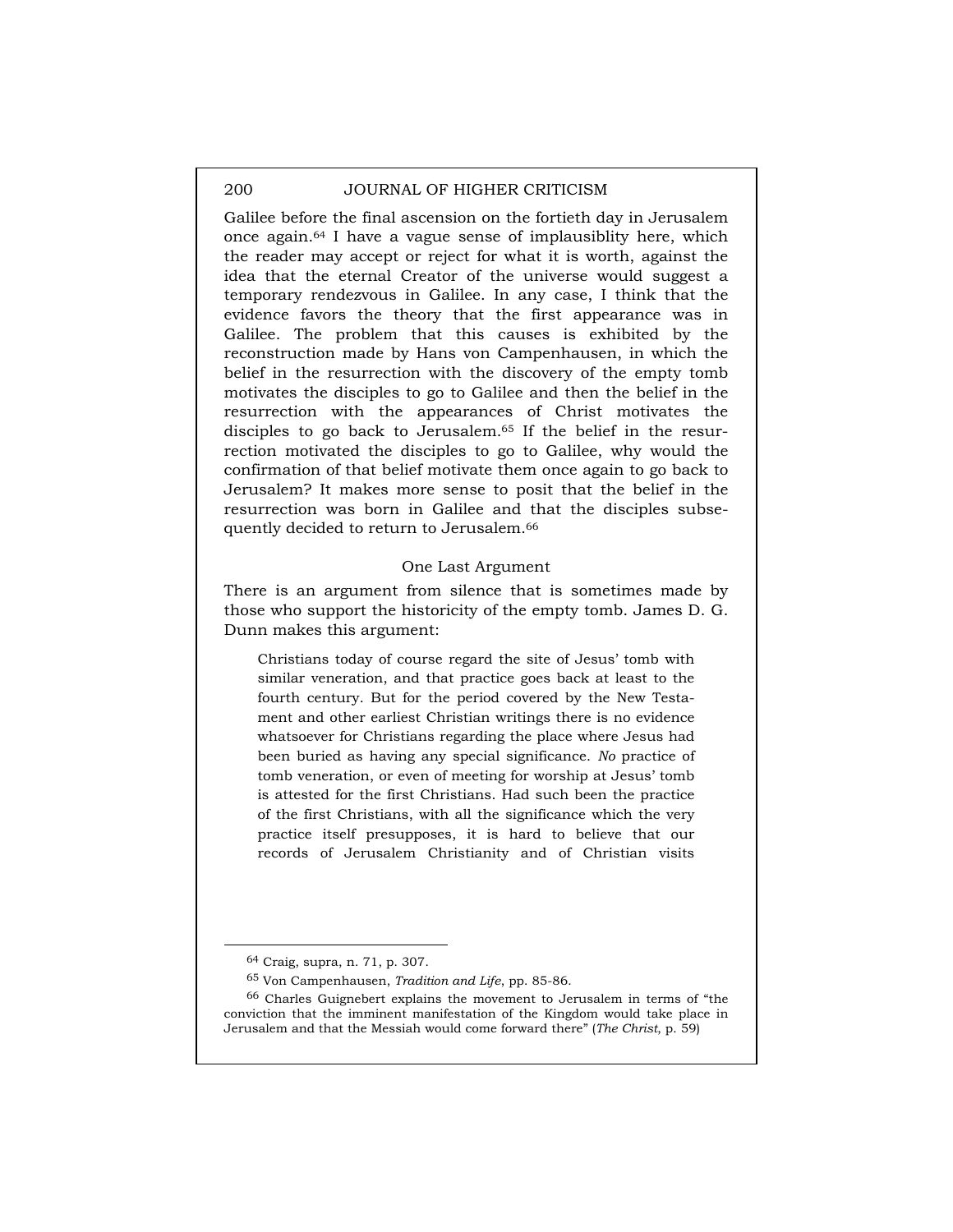thereto would not have mentioned or alluded to it in some way or at some point[.67](#page-26-0)

I agree with Dunn up to this point but cannot agree with his conclusion that "[t]he tomb was not venerated, it did not become a place of pilgrimage, because the tomb was empty!"[68](#page-26-1) This conclusion is highly illogical. I agree that it would be most reasonable to conclude that early Christians did not know that Jesus was resting in his tomb because we would then expect tomb veneration. I agree that this is evidence against knowledge of a full tomb. But I would state further that this is equally evidence against knowledge of an empty tomb. It is plain to see that the site of the tomb of Jesus would become a site of veneration and pilgrimage among early Christians regardless of whether it were full or empty. The factors of nagging doubt, pious curiousity, and liturgical significance would all contribute towards the empty tomb becoming a site of intense interest among Christians. Contrary to Dunn, and in agreement with Peter Carnley, the obvious explanation is that early Christians had no idea where Jesus was buried[.69](#page-26-2)

Like Dunn, Craig also accepts the "fact that Jesus's tomb was not venerated as a shrine" as an indication in favor of the empty tomb.[70](#page-26-3) Again, however, if it is granted that there was no tomb veneration among early Christians, the correct conclusion is that early Christians did not know where the tomb of Jesus was. This argument is effective not only against a full tomb theory but also against an empty tomb theory. As Craig states at one point in his essay, "Indeed, is it too much to imagine that during his two week stay Paul would want to visit the place where the Lord lay? Ordinary human feelings would suggest such a thing."[71](#page-26-4) Indeed, is it too much to imagine that other early Christians would have the same ordinary human feelings as Paul would? Raymond Brown states, "A particular reason for remembering the tomb of Jesus would lie in the Christian faith that the tomb had been

<span id="page-26-0"></span> <sup>67</sup> James D. G. Dunn, *The Evidence for Jesus: The Impact of Scholarship on our Understanding of How Christianity Began* (London: SCM, 1985), pp. 67-68.

<span id="page-26-2"></span><span id="page-26-1"></span><sup>68</sup> Ibid., p. 68.

<sup>69</sup> Peter Carnley, *The Structure of Resurrection Belief* (New York: Oxford University Press, 1987), p. 58.

<span id="page-26-3"></span><sup>70</sup> William Lane Craig, *Assessing the New Testament Evidence for the Historicity of the Resurrection of Jesus* (Lewiston: E. Mellen Press, 1989), p. 372.

<span id="page-26-4"></span><sup>71</sup> William Lane Craig, "The Historicity of the Empty Tomb of Jesus." (<URL: http://www.origins.org/offices/billcraig/docs/tomb2.html>, 1985).